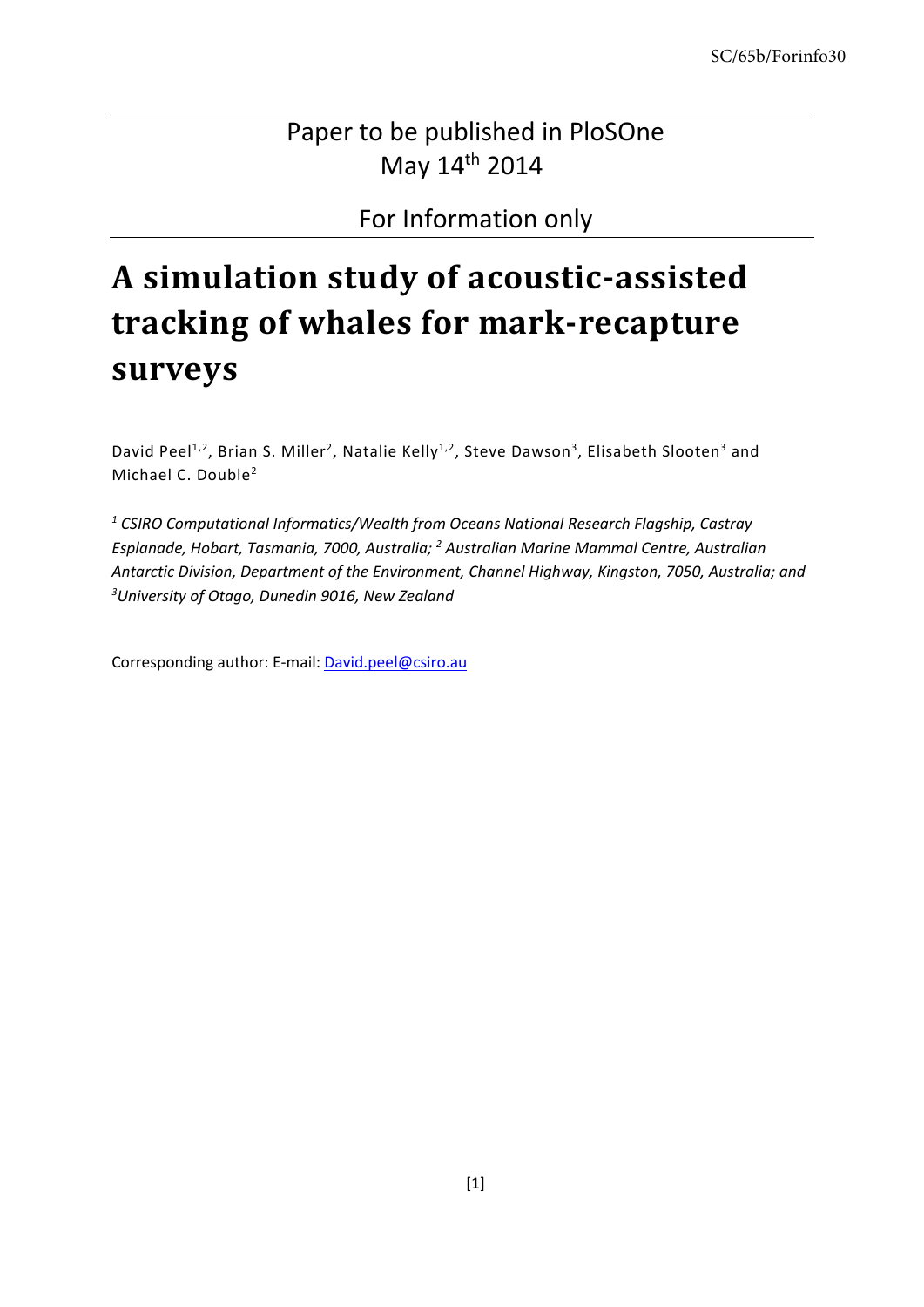#### **Abstract**

Collecting enough data to obtain reasonable abundance estimates of whales is often difficult, particularly when studying rare species. Passive acoustics can be used to detect whale sounds and are increasingly used to estimate whale abundance. Much of the existing effort centres on the use of acoustics to estimate abundance directly, e.g. analysing detections in a distance sampling framework. Here, we focus on acoustics as a tool incorporated within mark-recapture surveys. In this context, acoustic tools are used to detect and track whales, which are then photographed or biopsied to provide data for mark‐recapture analyses. The purpose of incorporating acoustics is to increase the encounter rate beyond using visual searching only. While this general approach is not new, its utility is rarely quantified.

This paper predicts the "acoustically‐assisted" encounter rate using a discrete‐time individual‐based simulation of whales and survey vessel. We validate the simulation framework using existing data from studies of sperm whales. We then use the framework to predict potential encounter rates in a study of Antarctic blue whales. We also investigate the effects of a number of the key parameters on encounter rate.

Mean encounter rates from the simulation of sperm whales matched well with empirical data. Variance of encounter rate, however, was underestimated. The simulation of Antarctic blue whales found that passive acoustics should provide a 1.7‐3.0 fold increase in encounter rate over visual‐only methods. Encounter rate was most sensitive to acoustic detection range, followed by vocalisation rate.

During survey planning and design, some indication of the relationship between expected sample size and effort is paramount; this simulation framework can be used to predict encounter rates and establish this relationship. For a case in point, the simulation framework indicates unequivocally that real-time acoustic tracking should be considered for quantifying the abundance of Antarctic blue whales via mark‐recapture methods.

## **Introduction**

Knowledge of population abundance is critical to the management and conservation of whales. The most common tools used to measure abundance are line‐transect distance sampling (see [1,2]) and mark-recapture surveys (see [3], and for example, [4,5]). However, when species are rare, and/or survey effort is limited, it can be difficult to encounter enough animals to estimate abundance with adequate precision. For many whale species, passive acoustics has a detection range an order of magnitude greater than that of visual observations (e.g.[6]). Therefore, using passive acoustics (henceforth referred to only as acoustics) to find whales may substantially increase encounter rate (i.e. sample size and hence increased precision).

In the context of abundance assessment, most studies using acoustic tools have focused on estimating abundance directly in a line-transect (e.g. [6]) or point transect (e.g. [7]) framework. In these approaches acoustic detections are often used in an analogous way to sightings made by visual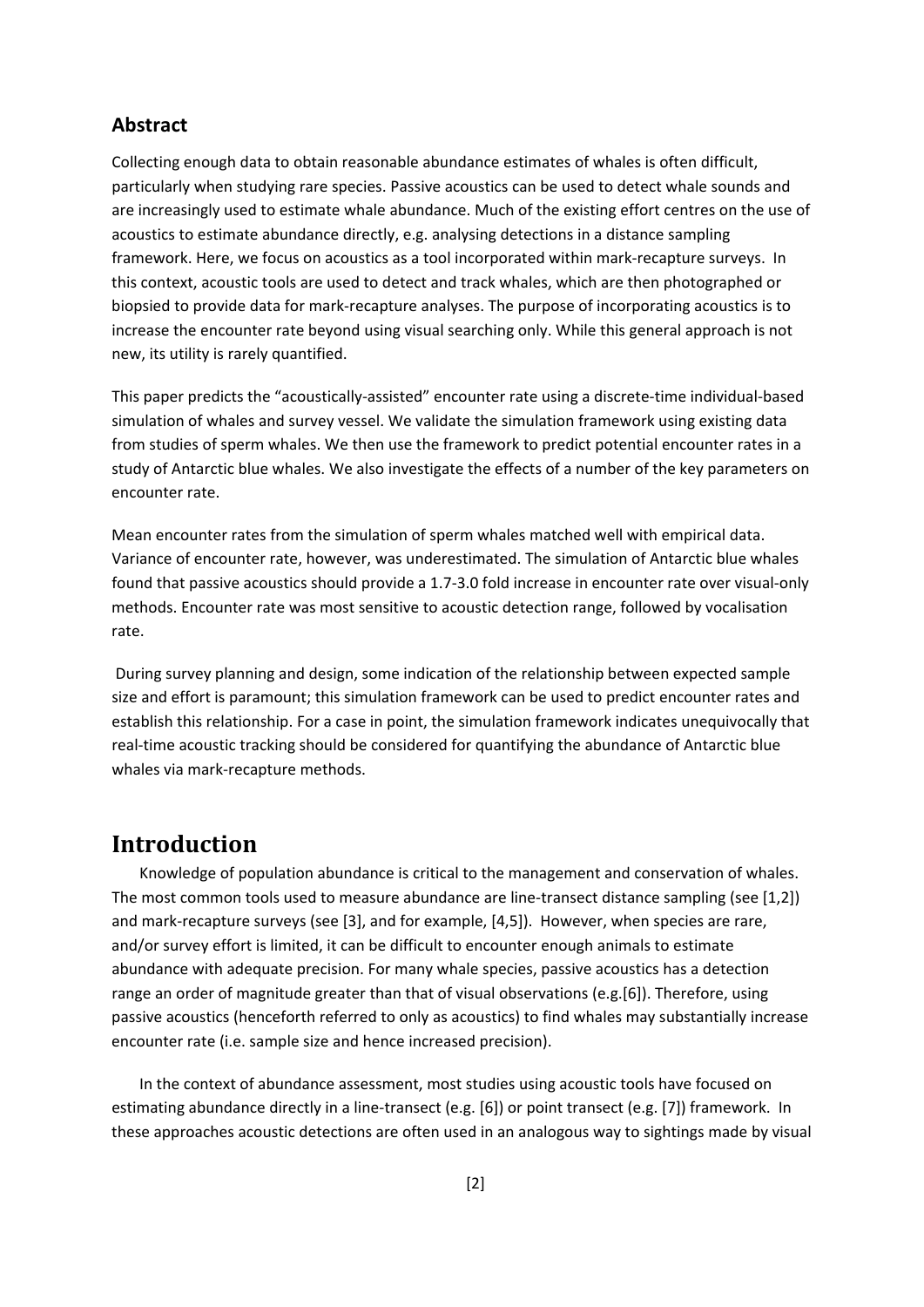observers. This paper examines an alternate use of acoustics in abundance estimation, namely as a tool to detect and assist in tracking down animals in a mark‐recapture survey [8‐10].

Acoustically‐assisted mark‐recapture is not a new idea, and is often described as being complementary to visual survey methods; efficiency and low cost often listed as benefits, but their use is quantified in only a handful of studies (e.g. [11]).

To assist with mark‐recapture studies, acoustic equipment must allow for real‐time detection and localisation of animals that may not be available for visual survey (e.g. animals that spend large proportions of time underwater, or that are at distances beyond the range of visual observations). Acoustic tracking is best suited to animals that vocalise often and loudly, thus blue whales and sperm whales are generally considered good candidates for acoustic studies (e.g. [12,13]).

Although the main context is mark‐recapture, the simulation and the findings have a broader relevance for any endeavour in which encounters with whales needs to be maximised and strict random spatial sampling is not required, for example, deploying telemetry/tracking tags to animals, collecting genetic or biological samples, finding whales for behavioural observation studies etc.).

All known populations of blue whales make loud, low frequency, repeated vocalisations, often in excess of 180 dB re 1  $\mu$ Pa rms @ 1 m [14]. Sperm whales also consistently make repeated vocalisations ([15]), and their echolocation clicks are among the loudest biological sounds, reaching at least 223 dB re 1 µPa peak‐to‐peak @1m [13]. These clicks can be detected from many kilometres away using nothing more than a basic hydrophone connected to a speaker or headphones.

The successful use of acoustics in mark-recapture studies will depend not only on the behaviour of the whales, but also on the properties of the acoustic tracking system (e.g. sensitivity, detection range, localisation precision) as well as the properties of the research plaftorm (e.g. vessel speed, time required for tracking and 'marking' animals). Various types of instruments have been used from mobile platforms for real‐time tracking of marine mammals ranging from hand‐held directional hydrophones for tracking sperm whales from small and moderate sized boats (e.g. [8,11]), towed arrays of closely spaced hydrophones for tracking odontocetes from moderate and large‐sized boats (e.g. [6,16]), and DIFAR (directional) sonobuoys for tracking baleen whales from large boats and/or aircraft (e.g.[17-19]). For acoustically-assisted mark-recapture, localisation information may be as simple as a bearing to the sound source, rather than a 2D/3D geo-location, since the main purpose is to track down the animal rather than measure the distance to it, as is required in line‐transect surveys [20].

The motivation for the work in this paper is to provide a general framework to assist in planning mark‐recapture surveys for whales. We model the process of acoustically‐assisted mark‐recapture surveys via an individual‐based simulation model of animals and survey vessel, to quantify how underlying physical, biological, and logistical factors affect encounter rate.

First, we determine whether the simulation framework provides a reasonable approximation to the real world by simulating a well‐studied population of sperm whales from Kaikoura, New Zealand.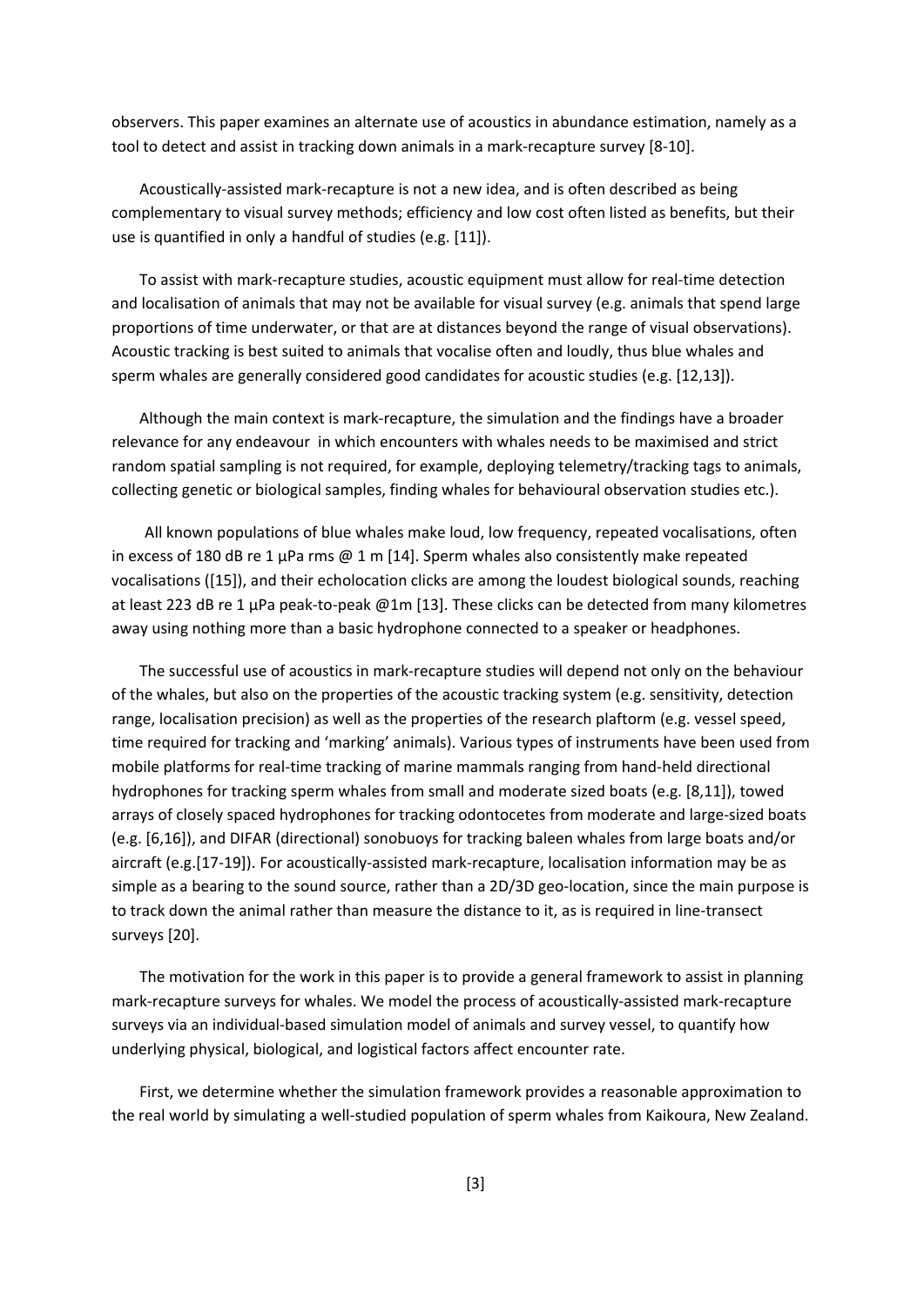In this simulation, most of the required parameters have been empirically measured. Hence, this example provides a good test of the validity of the simulation framework.

Second, we apply this framework to a research programme that aims to estimate circumpolar abundance of Antarctic blue whales via a mark‐recapture sampling approach. We estimate and compare the encounter rates of both acoustic and visual‐only survey methods. Then we investigate the sensitivity of encounter rate to the passive acoustic instrumentation, survey protocols, and whale distribution and behaviour.

## **Method**

#### Simulation framework

The simulation is an individual-based discrete-time model implemented in R [21], and the code is available as a package (sourceforge.net/projects/watspackage; see Appendix S1). The main purpose of the simulation is to determine the expected number of animals encountered and subsequently marked (in a mark‐recapture context) in a typical survey. A summary of the main functions that comprise the simulation is given in Appendix S1. Certain parameters can be set directly in the function calls, and others are set in a parameter file. The simulation can be monitored with various plots (see Appendix S1 for full details). The simulation consists of three components: whales, acoustic tracking system and vessel. Together, these three components provide the framework to simulate a survey.

An acoustic encounter is denoted by the acoustic detection, tracking and subsequent visual detection of an animal. Re‐encounters within a season of the same animal are not used. Encounters in an acoustically‐assisted mark‐recapture study arise from two sources: 1) whales that are tracked acoustically; and 2) whales that are not detected acoustically, but encountered visually, by chance. By simply counting the two types of encounters, the simulation can show the contribution of each to the overall encounter rate.

In addition to an acoustically‐assisted mark‐recapture survey, a visual‐only mark‐recapture survey and a visual‐only line‐transect survey can be simulated. A visual‐only mark‐recapture survey can be thought of as a baseline case of an acoustic mark‐recapture survey, while line‐transect surveys are commonly used to estimate abundance, thus forming a basis for comparison.

A simulated survey can be run over a specified time period, area and whale density, with parameters set to match a particular study/application. Each of the components is driven by a set of parameters and decision rules, summarised as follows:

#### *Whales*

Given that knowledge regarding whale biology and behaviour is usually limited, we have kept the whale model reasonably simple. The main parameters regarding whales are the number and distribution of whales in the study area, vocalisation/dive behaviour, and movement characteristics.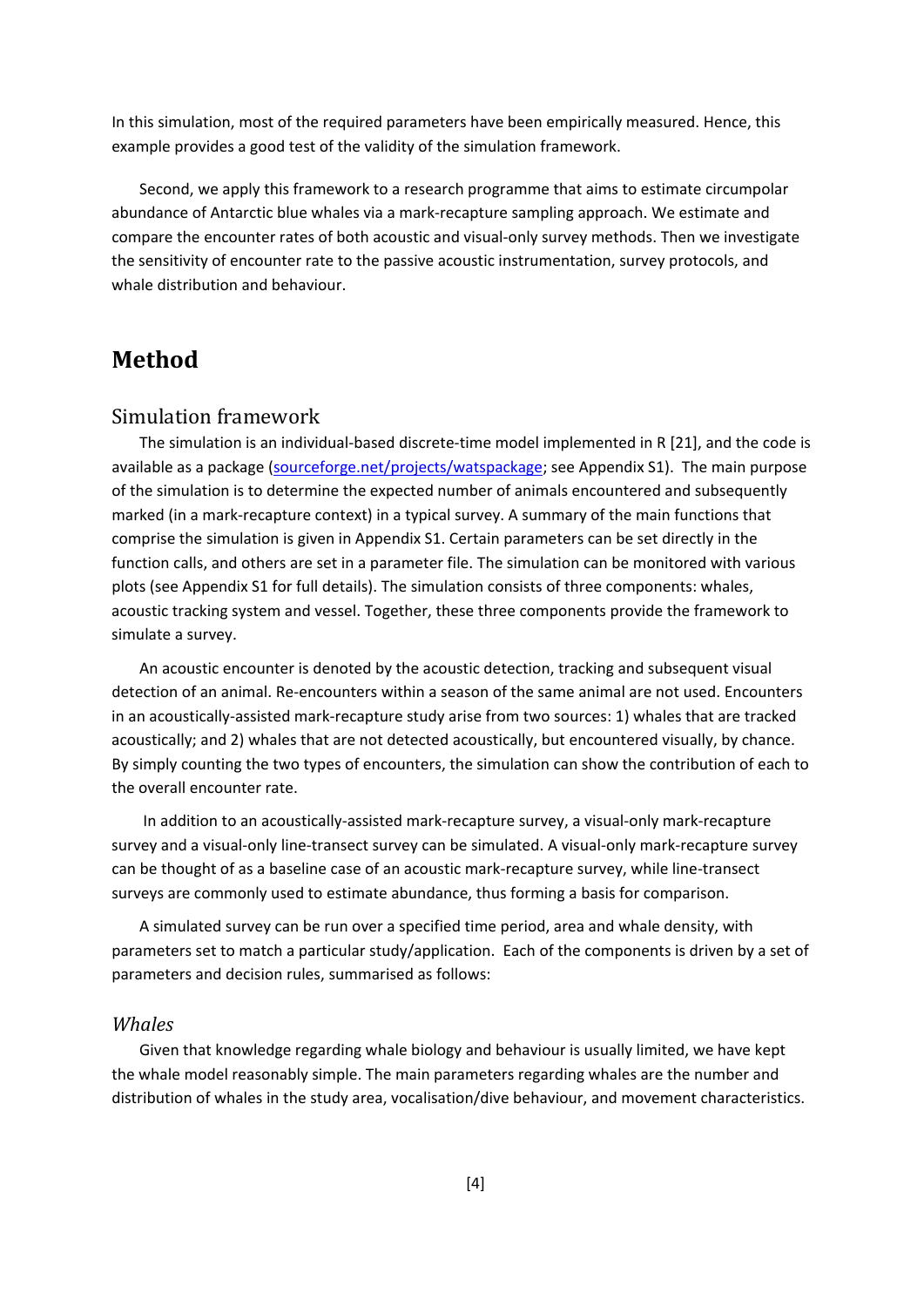Our simulation unit was groups of whales rather than individuals. For simplicity, we consider group movements as random, but constrained as a correlated random walk [22], in which each group was assigned a heading that incrementally changed by a random amount at each time step (Figure 1). When groups reach the survey boundary they reverse direction turning back into the survey area.

Often little is known about interactions and movements of whale groups, and in most biological systems groups are not distributed uniformly in space, but rather the distribution is clumped. The mechanism for clumping could be whale‐driven (e.g. some social association between groups) and the clump of groups move together, and/or resource-driven (i.e. prey are patchily distributed so whale groups will independently move to these patches). The simulation currently allows for two whale-driven movement models: 'Clumped' in which clumps of groups move as a block and 'herd' where groups are members of a loosely associated herd and move using a model based on [23], see Appendix S2 for detail.

At its simplest, the simulation can assume all groups vocalise and do so continuously throughout the survey. However, it is also possible to simulate a situation where only a certain proportion of the groups in the survey are vocalising; thus the remaining groups can only be found via visual observations (Appendix S3). If more information on vocalisation rate is known (e.g. temporal variation during diving as per sperm whales) this can also be included. It should be noted, that simulation is at the group level; while individuals may not be vocalising, the group unit may contain another animal that is. In case of applications with very large group size, this would approach equivalence to all animals continuously vocalising.

#### *Acoustic tracking system*

The main parameters regarding the acoustic tracking system are the frequency of occurrence of listening stations, the effective range of acoustic detection, and precision of acoustic bearings. The effective range of acoustic detection is analogous to effective strip half-width in distance sampling (*sensu* [1]). We consider two types of acoustic instrumentation: hand‐held directional hydrophones and DIFAR sonobuoys. The general approach to acoustic tracking is the same for both of these methods: listening stations are conducted at regular intervals, and bearings (with some measurement error) are obtained to vocalising whales within the effective range of acoustic detection.

For hand-held hydrophones, the vessel must stop for a listening station, and typically only a single bearing estimate is obtained for each whale. For DIFAR sonobuoys, the vessel does not need to stop and can continue to follow bearings until the whale is sighted, the sonobuoy expires, or the vessel passes beyond the VHF reception range of the active sonobuoy (i.e. sonobuoys are not retrieved). Furthermore, concurrently monitored sonobuoys deployed several kilometres apart may be used to triangulate the location of the calling animal.

#### *Vessel*

The main parameters for the simulation of the vessel and team are: the vessel speed; effective half-strip width; g<sub>0</sub> of visual observers (*sensu* [1]); the time taken to collect animal identifications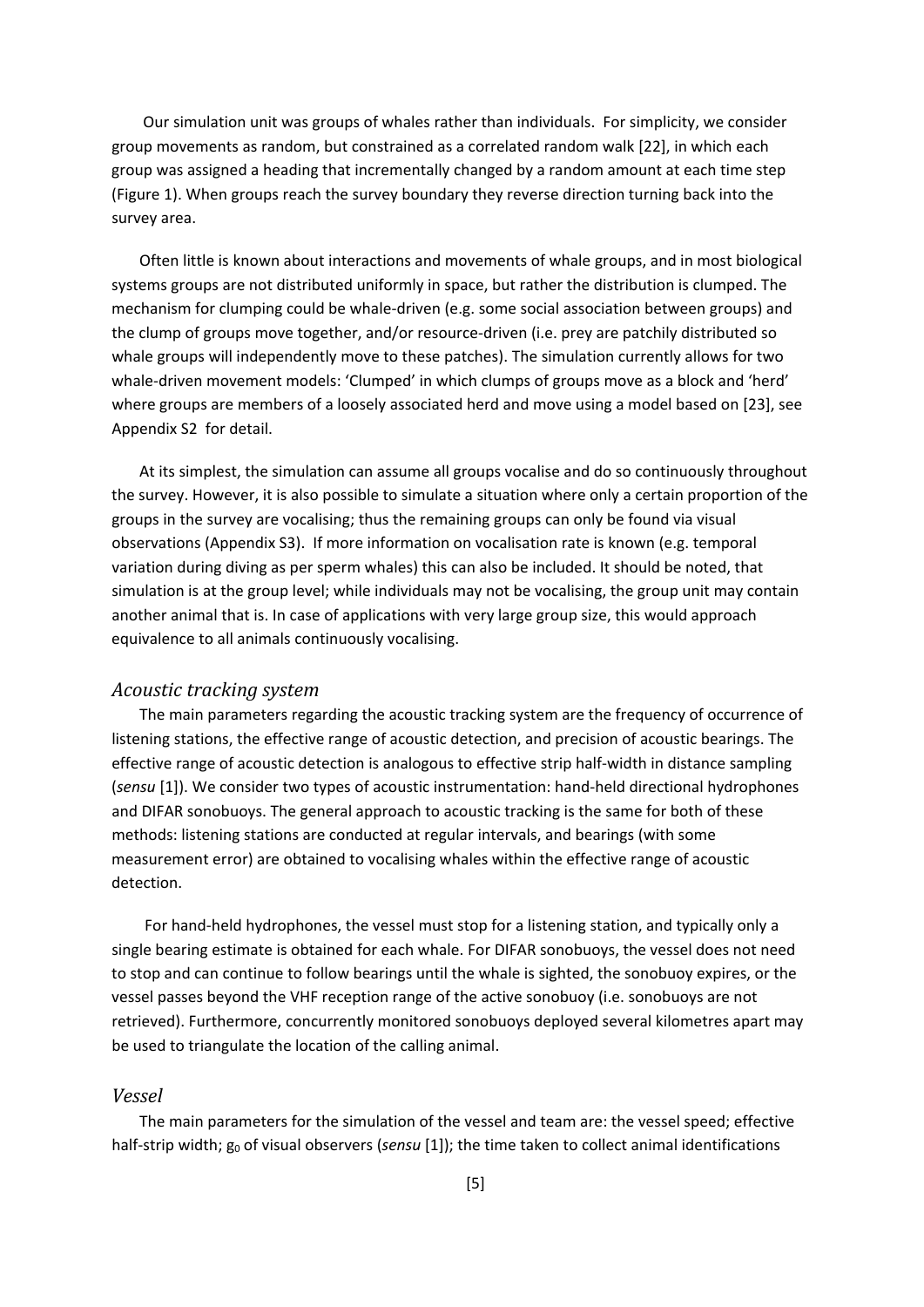(photographically or via biopsy); environmental conditions; and, additionally, the duration of the survey.

Listening stations are deployed and the simulated vessel moves around the survey area based on a number of decision rules. The vessel has two main modes: naïve search and targeted search (see Figure 2). When no bearing to a group has been received and no whale is being tracked, the vessel works in naïve search mode. In this mode the vessel moves according to a systematic search, heading to areas which have not been previously searched. Upon acoustic detection of a group of whales, the vessel switches to targeted mode and the vessel moves toward the group based on the bearing information. In targeted mode when using sonobuoys, the direction of travel will depend on the vessel's location relative to the sonobuoy, as well as the number of active sonobuoys. Specifically, if the vessel is not on the same bearing as the whale it must move to the bearing line (see Figure 3, and Supplementary Table S1).

Upon encountering a group of whales, time spent collecting identification data from individuals within that group is simulated. This is intended to simulate the collection of photographs and/or biopsy samples, and is based on an average time to "mark". The probability of successfully obtaining the photograph or biopsy from the animal is not considered in this study. After concluding an encounter, the vessel either returns to naïve search mode, or, if whales were detected previously but not tracked, the vessel heads back to where these whales were detected.

To replicate the effect of overnight tracking (i.e. when the visual search team is not able to operate), the vessel was allowed to listen to and track whales overnight in order to be near whales when visual observation could commence. In the simulations, the operation of the visual team can be linked to weather conditions (that can be generated randomly or sampled from real historical weather observations).

In practice, tracking is sometimes aborted. This can be due to a range of reasons: dangerous ice conditions, whales cease to vocalise, crew becoming disheartened and giving up, or other undetermined practical reasons. To incorporate this we include a probability of abandonment per hour, and, at each time step, the simulation randomly decides if the tracking will be abandoned. Hence, the longer a group is tracked, the greater the probability of its tracking being aborted. Failures due to whales ceasing to vocalise can be incorporated within this parameter or explicitly in the whale vocalising parameters.

#### Validation: New Zealand sperm whales

To validate the simulation framework, we applied it to a well-studied group of sperm whales. The Otago Marine Mammal Research Group has conducted acoustically‐assisted mark‐recapture studies of sperm whales in Kaikoura, New Zealand for an average of 6‐12 weeks each year between 1990 and 2009. Research protocols have remained remarkably similar throughout the 20 years of research. The work has photo‐ID and acoustic tracking as cornerstone research methods, and has addressed a wide range of research questions. The depth and breadth of the research on sperm whales in Kaikoura provides measurements of nearly all of the parameters used by the simulation (see Table 1). The relative constancy of this programme's protocols, and long time‐series of data, provides an ideal dataset for validating the performance of the simulation framework.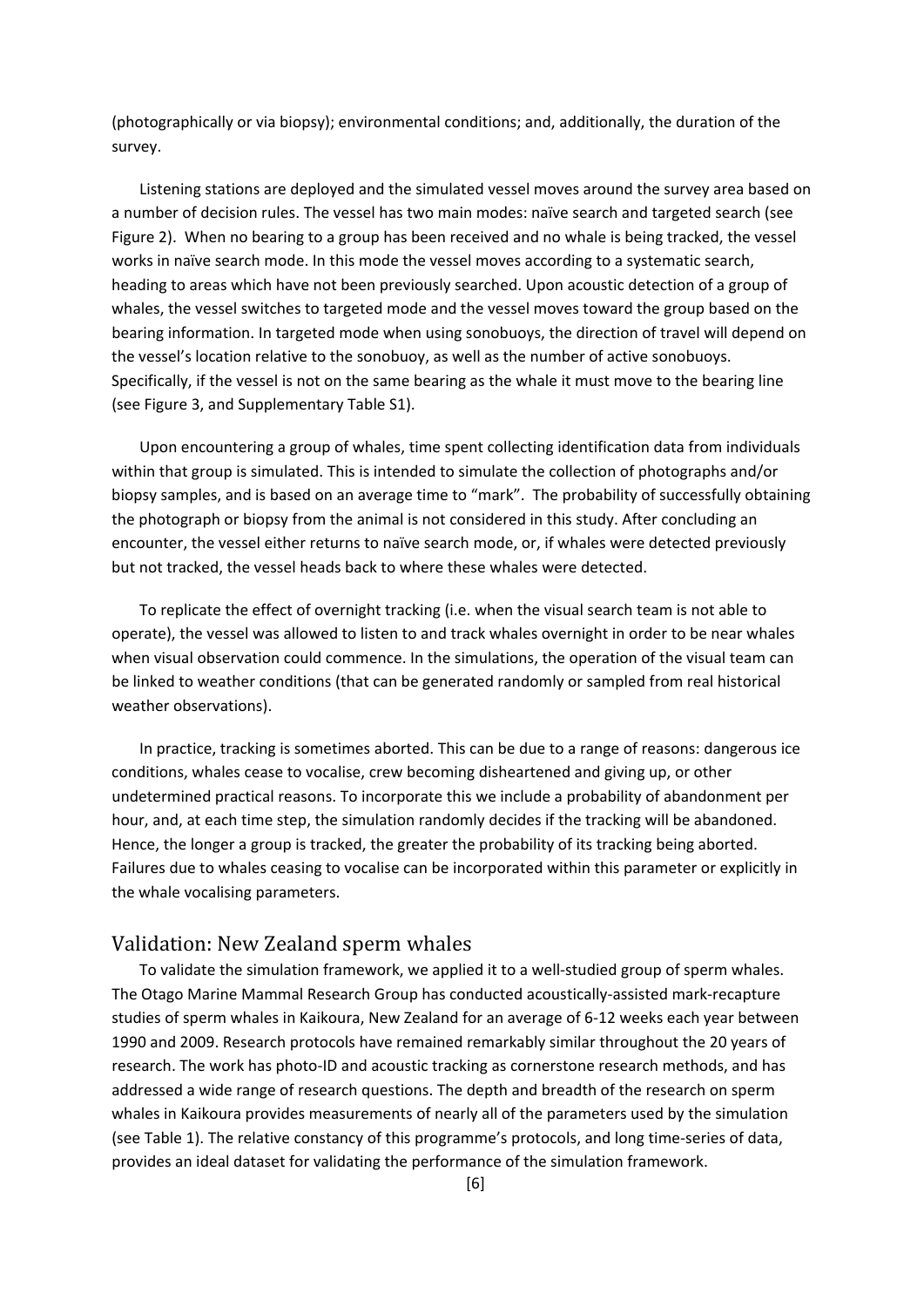The data used for validation consist of 14 seasons, covering 280 days (1844 hours on‐effort), between 1995 and 2008. Almost all research was conducted from small outboard‐powered boats using a handheld directional hydrophone within a rectangular study area 10 x 20 nmi south of Kaikoura Peninsula.

Sperm whales in Kaikoura typically spend 30‐50 minutes underwater followed by 7‐14 min at the surface with some small, but statistically significant, seasonal differences [24]. In Kaikoura, sperm whales make loud echolocation clicks around 80% of time they are underwater, but are usually silent for the last 3‐5 minutes of a dive before surfacing and typically remain silent while on the surface [15]. This behaviour was simulated, by using a small time step and restricting acoustic tracking to appropriate periods in the dive cycle.

Ten thousand survey days were simulated using parameters given in Table 1, and simulated encounter rates were compared (in terms of magnitude) to the 14 real‐world survey season encounter rates. Since the sperm whale surveys were not conducted in extreme weather conditions, weather was not included in the sperm whale simulation. From the real data it is clear that whales were non-randomly distributed within the survey area. This was replicated in the simulation by using a very approximate polygon based on the data to define a region where whales were present. Furthermore, [8] indicate that the assumption of a uniform distribution is unlikely to hold, so we include a simulation with a clumped distribution of groups (Appendix S2).

#### Prediction: Antarctic blue whales

Despite being the largest animal known to have existed, relatively little is known about Antarctic blue whales (henceforth blue whale). This makes planning a survey programme difficult; especially when considering novel methods (e.g. acoustically-assisted mark-recapture). The simulation-based approach provides a useful means to explore such methods despite the lack of quantitative information on blue whales. Simulation parameters (Table 2) were derived from several sources, including publications on various blue whale populations,, and from acoustic tracking studies that have employed similar methods.

The IDCR/SOWER surveys (International Whaling Commission circumpolar surveys; henceforth SOWER), in particular blue whale studies, provide useful information about density of blue whales in the Southern Ocean ([25]; Appendix S4). Acoustic studies conducted during the SOWER cruises also allowed for quantification of the vocalisations of blue whales [26]. In addition to describing call properties, [26] also found 14 out of the 15 recorded groups of blue whales were vocalising.

Empirical measurements of the detection range of blue whales have been made in a handful of studies using a variety of different instrumentation [12,27]. These studies report detection distances from 20 to 200 km, although none of these studies were conducted in real-time. Sources of variability in detection range include: instrumentation, bathymetry, oceanographic conditions, and source level of vocalisations. Only one survey of Antarctic blue whales has used real-time acoustic tracking as a primary means for locating whales [28]. Instead of introducing additional parameters for which we had little data (e.g. propagation loss coefficient, surface duct height, source level of whales, directivity of whales and receivers), we opted to use empirical evidence from prior studies in the Antarctic and Subantarctic to inform our initial estimates of detection range. Based on this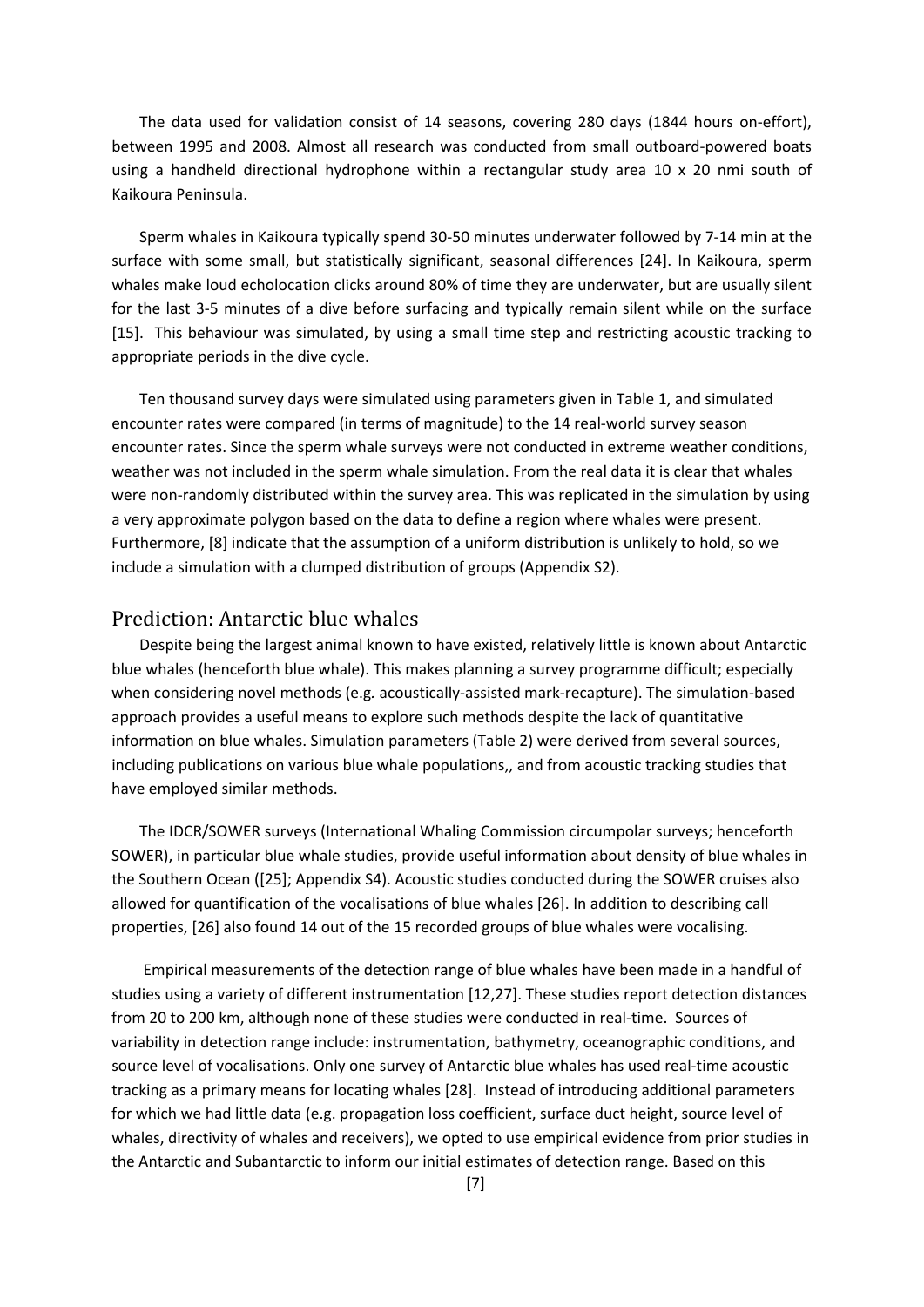limited information, an effective range of 50km was used. This value concurs with a preliminary analysis of unpublished data [29]. We then conducted a sensitivity analysis to see how, on average, detection range would affect the encounter rate.

Based on a recent Antarctic survey [28], we assumed that whales could be acoustically tracked 24 hours a day, including overnight (between 6pm and 6am, local time) and during all but the most severe weather. To quantify the advantage gained from the ability of acoustics to operate overnight we repeated the simulation limiting acoustics to operate during daylight hours.

To include the effect of weather, we sampled weather observations from the SOWER dataset. During bad sighting conditions visual surveys were suspended, but acoustic tracking continued. When the sea state was greater than Beaufort 5, all operations were suspended.

One thousand surveys of a 10 day length were simulated (parameters used are given in Table 2), and the encounter rates examined. Encounter rates correspond to mean encounters per hour over the full survey, including day/night, and off‐effort times due to weather. The simulation served as further validation and facilitated comparison of survey designs.

## Sensitivity study: Antarctic blue whales

Given the uncertainty of many of the parameters in the Antarctic blue whale study, we conducted a sensitivity study to examine the sensitivity of encounter rate to density as well as various other parameters. From the SOWER data and the recent Antarctic blue whale survey, distribution of groups appears to be non‐uniform. Therefore, we explored the effects of non‐uniform distribution of groups on encounter rate by incorporating group associations (see Appendix S2) and comparing this to a simulation with a uniform distribution of groups. The other parameters investigated in the sensitivity study were:

- a) effective acoustic detection range (10, 25, 50 and 100 km);
- b) proportion of whale groups vocalising (25, 50, 75 and 100%);
- c) whale swim speed  $(0.1, 4.5, 15, 10, 30, km/hr);$
- d) sonobuoy VHF transmission range (10, 18.5 and 30 km) and
- e) the acoustic bearing error (10, 20, 30 and  $40^{\circ}$ ).

To determine the sensitivity of encounter rate to each parameter, 1000 surveys were simulated for each value of each parameter over a range of plausible densities, while values for other parameters were set to those in Table 2.

## **Results**

#### Validation

From the New Zealand sperm whale surveys the actual encounter rates ranged in each season between 1.19 and 2.33 whales per hour, with a median of 1.44 (mean=1.54) (Figure 4a). Median simulated encounter rate with uniform movement/distribution was 1.14 whales per hour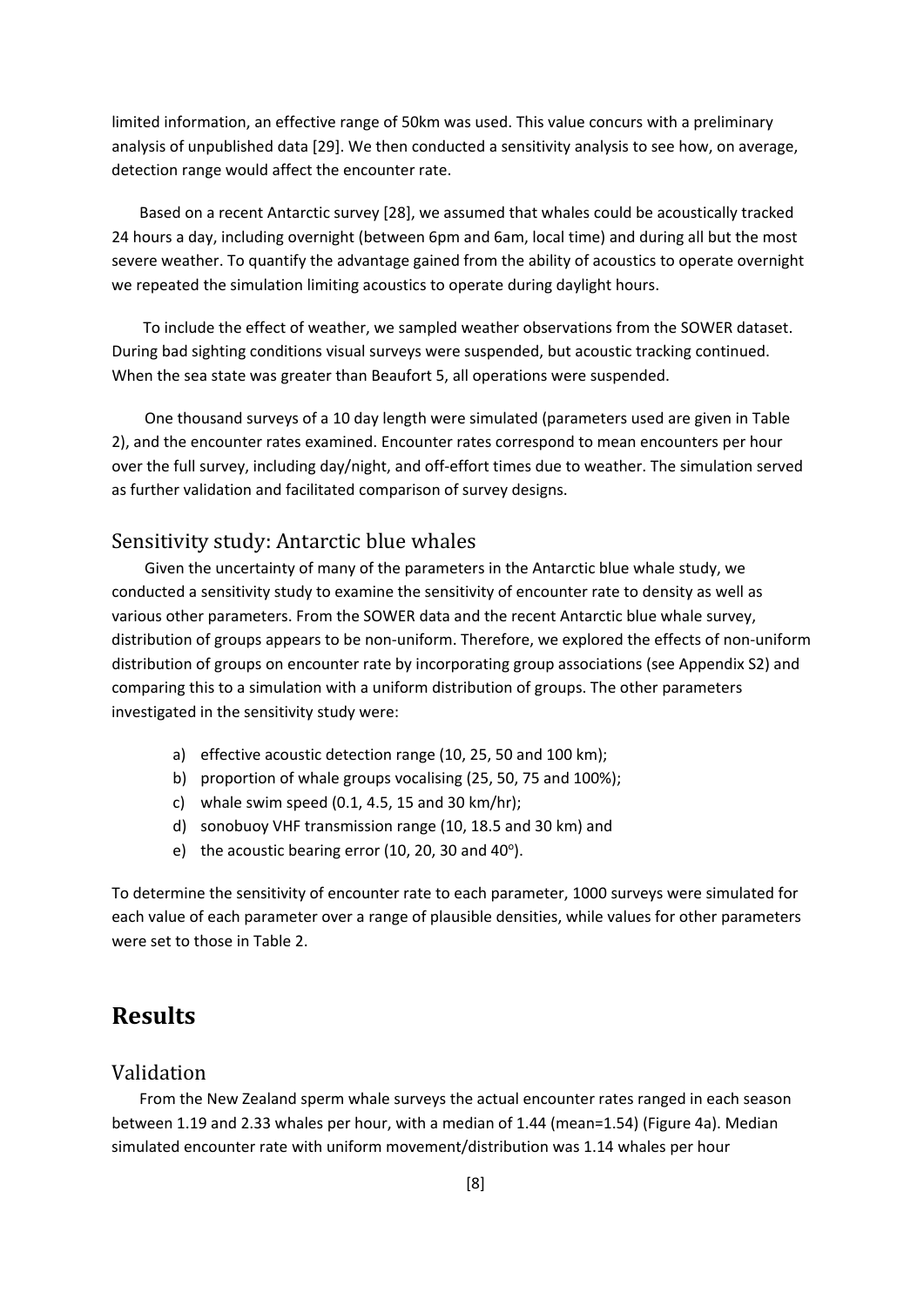(mean=1.21). For simulations that incorporated clumping of distribution/movement, median encounter rate increased to 1.43 (mean=1.40). Variance in encounter rate was underestimated in the situations compared to the real surveys (Figure 4b). Simulations showed a clear benefit of using acoustics; surveys that did so had about four times the average encounter rate of visual-only markrecapture simulations.

#### Prediction

Predicted encounter rate for an Antarctic blue whale survey ranged from 0.03 to 0.09 groups per hour (Figure 5a) over the group densities derived in Appendix S4. The 2013 Antarctic blue whale voyage made use of acoustic tracking and encountered 0.043 groups per hour [29], which lay at the lower end of results from the simulations.

At higher densities, the acoustic tracking component levelled off considerably, due to time spent in tracking and "marking". The incidental sighting component also levelled due to "marking" time but not to the same extent (Figure 5b).

For a study of blue whales, it is pertinent to compare the performance of the methods at the estimated current population density. Our simulations indicate that the use of acoustics would improve encounter rate by around 2.1- 3.0 times compared to a visual mark-recapture (see Figure 5c) and by around  $1.7 - 2.7$  times that of a line-transect survey (Figure 5d).

#### Sensitivity Study

Encounter rate was most sensitive to effective acoustic detection range. As expected, decreasing effective range gave fewer whale encounters (Figure 6a) and very low values of acoustic range result in encounter rates similar to those from a visual mark-recapture survey. The proportion of whale groups vocalising also had a strong effect on encounter rate (Figure 6b). Whale swim speed affected the result in a non‐linear fashion (Figure 6c). Encounter rate was insensitive to all but extreme bearing errors (Figure 6d). The VHF transmission range of sonobuoys (not shown) had minimal effect on encounter rate, but did have an effect on the number of sonobuoys used during a survey (i.e. shorter transmission ranges require more sonobuoys for similar coverage). Simulations of acoustic tracking of clumped distributions yielded encounter rates 49%‐72% higher than uniform distributions (see Figure 6e). Simulations of visual‐only surveys gave no change in mean encounter rate, but did show greater variance for clumped distributions. The use of acoustics to track animals overnight gave approximately a 9%‐48% gain in encounter rate over the range of expected densities of Antarctic blue whales (Figure 6f).

## **Discussion**

Due to increased detection range, acoustically‐assisted mark‐recapture was expected to have a distinct advantage over solely visual‐based methods when studying blue and sperm whales. The simulation framework quantified this advantage and facilitated exploration of the effect of the main parameters on encounter rate.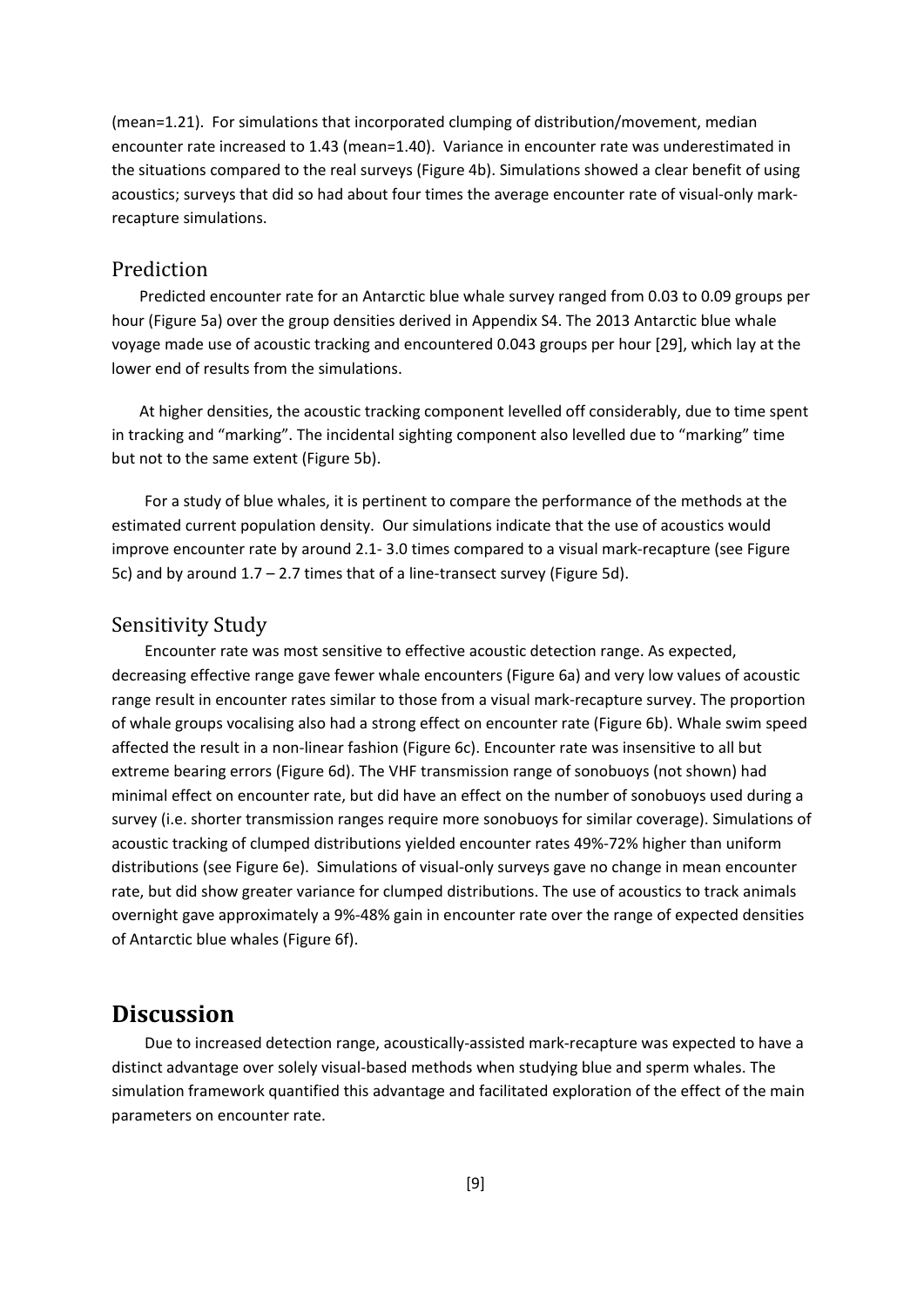#### Simulation vs. Reality

There is always a danger that a simulation may fail to capture the principal factors influencing the response of interest. To validate our simulation, we applied it to a large dataset collected from New Zealand sperm whales. The simulation performed well, with mean simulated encounter rates of clumped whales within 10% of the mean of those seen in the real world. Variance in encounter rate was underestimated by the simulation; probably because the simplicity of our model did not fully capture factors present in the real world. Some caution must be taken when comparing the simulation results to the real world encounter rates, whether they closely agree (Figure 4) or there is some discrepancy (Figure 5a). In both cases there are still uncertain parameters that, if changed, could influence the result considerably, e.g. underlying whale distribution and density. Extrapolating the validation to an ocean‐wide low density population is not ideal. However, the validation is applicable for the simulation concept and idea of modelling complex surveys, rather than a validation of specific parameters/modelling.

Of necessity, the simulation makes several simplifications and omissions. For example, the decision rules do not capture the intricacies of human decision making. When no whales are detected, a researcher is likely to use other information to decide where to relocate, such as: historical whale sightings/distribution, weather forecasts, potential krill distribution or other environmental data.

The simulation framework does not consider the use of long-range detections, which may have the potential to inform decisions on broad-scale vessel movements. In practice, long-range acoustic detections are only one of many inputs into the decision making process, e.g. other inputs include historical sighting data, weather forecasts, logistics, sea ice conditions, models and understanding of the ecosystem, etc. Hence, it is difficult to quantify the effect of having long-range detections available. One possible way to incorporate limited broad‐scale knowledge of whale distribution and location is to simply use an estimate of whale density in the simulation corresponding to high density areas, rather than the overall uniform density (as per Figure 5).

We made additional simplifications regarding whale movement. Simulated behaviours were simplistic because few quantitative data were available, thus simple models were deemed most appropriate. However, more complex models could easily be implemented in scenarios where more information is known. It should also be noted that the simulated encounter rates do not allow recapturing of groups previously found within a season.

Some of the parameters in the simulation are highly uncertain. For example, estimating effective acoustic range is not a trivial exercise as there are complications due to whale movement between initial detection and sighting, and the fact that the range will depend on ambient noise, source level, depth of vocalisation, and propagation characteristics within the water mass [30].

Technically, in our approach to non‐uniformity of whale groups, we are compounding non‐ independent movement with non-uniform distribution. However, there could be a situation in which groups move independently (i.e. do not exhibit clump movement) but the distribution of groups is non‐uniform. For example, if independent groups of whales move between, and feed on, localised krill swarms.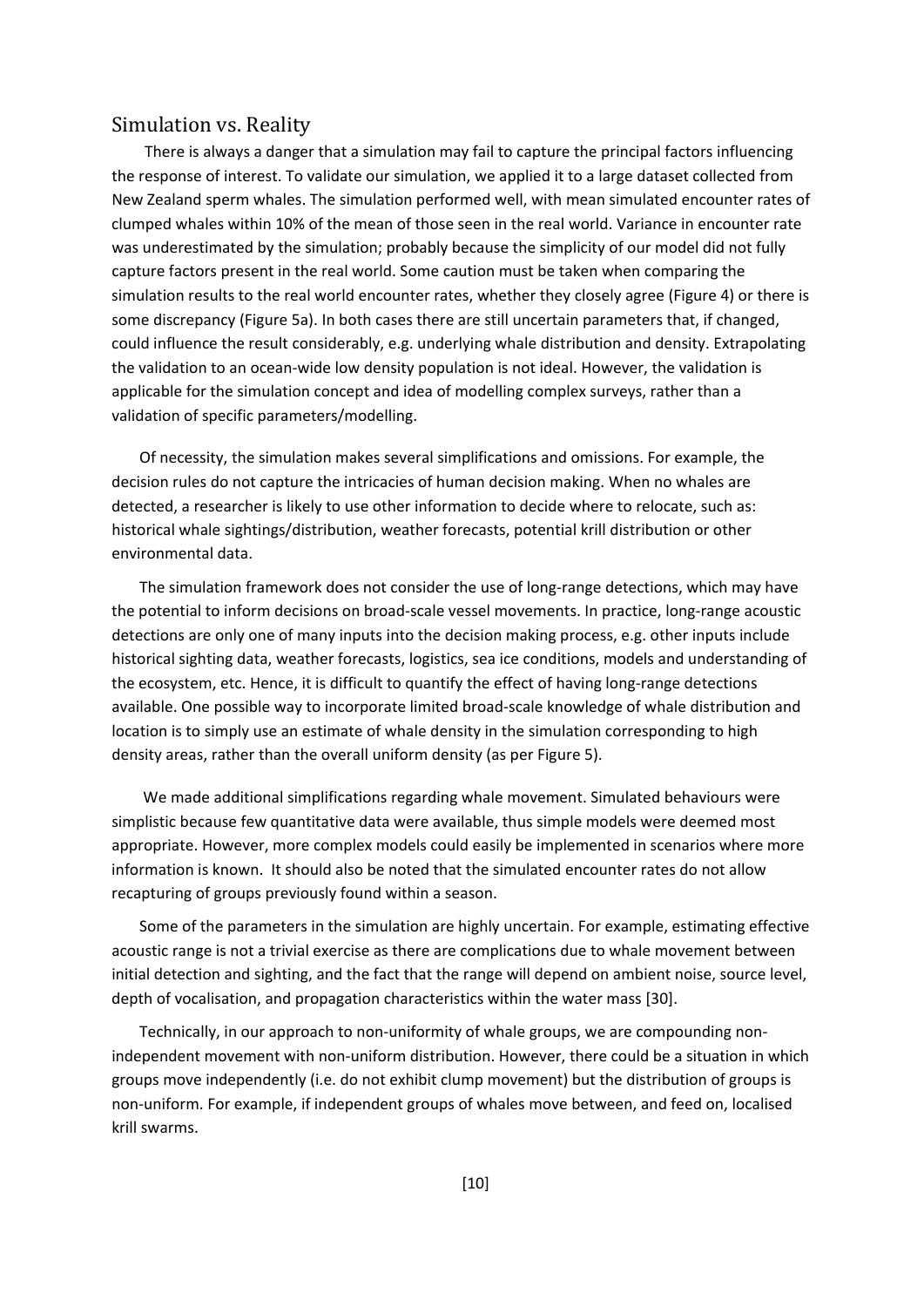### Mark-Recapture Heterogeneity

Abundance estimation via mark‐recapture is based on a number of assumptions, which, if invalid, may lead to biased and misleading results. Therefore, it is important to consider how using an acoustic‐assisted approach will affect the assumptions of the subsequent mark‐recapture analysis.

In many ways, in terms of a mark‐recapture analysis, the data resulting from an acoustic‐assisted survey will be no different to a regular visual survey. While there is some auto‐correlation in sampling space as the vessel moves in a continuous fashion, this will not pose a problem if the recapture sampling unit is chosen correctly. Recaptures should only be considered across discrete independent surveys in time and not within the same survey. For example, in the simulation of Antarctic Blue whales, recaptures within the season are ignored and only recaptures across years/seasons are considered. However, in any particular application, it would be advisable to examine the population for sub‐structure/mixing and make sure that the spatial sampling of the non‐random acoustic survey does not introduce any sampling bias.

The biggest concern arises around acoustic‐assisted sampling being biased toward vocalising animals. If not all animals vocalise, or some vocalise more than others, this will result in unequal likelihood of capture. Such heterogeneity may be reduced due to the nature of grouping of animals (e.g. if vocalising and non‐vocalising animals mix at random within groups). Also, it should be noted that if the vocalising behavior of the animals is constant through time, and only a relative index of abundance is required, the heterogeneity will not be as relevant. If an absolute abundance estimate is required, some correction/model will be needed to produce unbiased mark‐recapture estimates. This could be accomplished with other independent data on vocalising behavior, detection and sex ratios, etc.

#### **Prediction and Sensitivity**

Simulations of Antarctic blue whales suggest an improvement in encounter rate by using acoustics compared to visual mark‐recapture methods. Interestingly, as whale density increases, the improvement from using acoustics diminishes. In the case of extremely high densities, whales could be seen sufficiently often during a visual‐only survey that the ability to track them acoustically at long‐range offers little advantage.

As expected, the encounter rate in simulated line-transect surveys showed a linear relationship to whale density. In contrast, encounter rates of the acoustically‐assisted and visual mark‐recapture approaches were not linear with density, decreasing as whale density increased. As density increases a greater proportion of the total time is spent photographing and/or biopsying individuals. Due to this effect, there is a point (around 0.002 whales per km<sup>2</sup>; Figs 5a, 5b & 6b) at which expected encounter rate from an acoustically‐assisted mark‐recapture survey becomes lower than that of a visual line‐transect survey.

Our simulations revealed acoustically‐assisted surveys to be far superior to purely visual surveys in scenarios incorporating clumped distributions, which we suggest is the more realistic case. This appears to be mainly due to the extra search range provided by acoustics. Additionally, the adaptive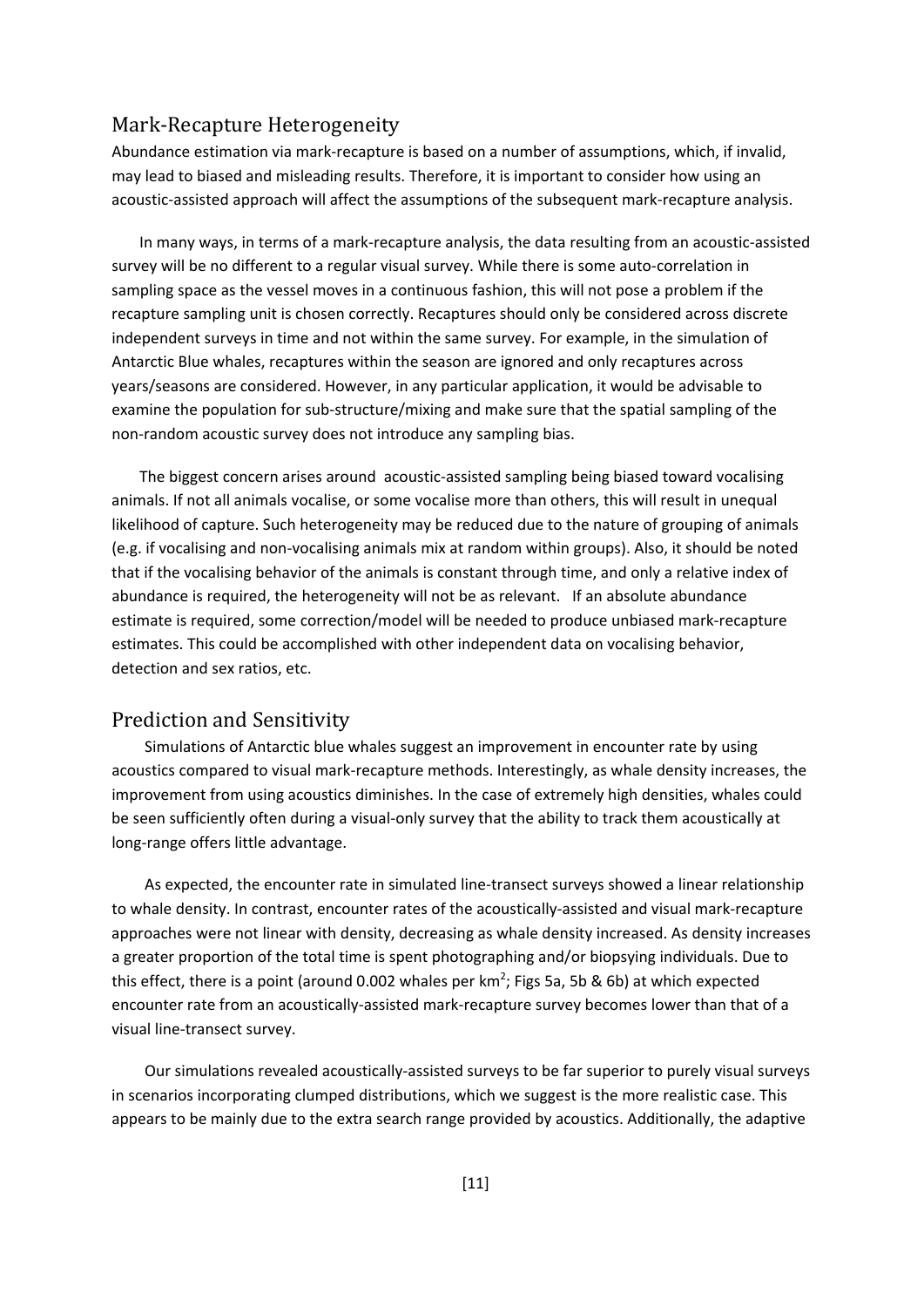design of a mark‐recapture survey allows the vessel to stay and focus on these areas of higher density rather than continue along a transect, as required by the line‐transect approach.

The sensitivity study gave a clear indication of how the main parameters affect encounter rate. Information such as this could be invaluable in decision‐making regarding specifications of acoustic systems and vessel protocols when planning a survey. In fact, preliminary versions of the simulation software were used to estimate the number of sonobuoys that might be used during planning stages of the 2013 Antarctic Blue Whale Voyage [29].

Simulations revealed that acoustically assisted mark‐recapture surveys yielded consistently higher encounter rates than purely visual mark-recapture surveys over all whale densities. At densities expected in the Southern Ocean, acoustically‐assisted mark‐recapture also gave a higher encounter rate than line‐transect distance sampling. When studying rare species, approaches that increase encounter rates are highly desirable. How these encounter rates affect precision is an interesting question, and with further simulation using a population model, it is possible to estimate this. Furthermore, there are other aspects of the survey methods beyond encounter rates/precision to consider, such as logistical constraints. Such considerations are non-trivial, and are well beyond the scope of this paper.

## **Conclusion**

This work has demonstrated that simulation‐based approaches can provide useful guidance regarding the design of surveys for marine mammals, particularly where there is uncertainty and missing information. The simulation faithfully reproduced average encounter rates for long-running studies of sperm whales and preliminary studies of Antarctic blue whales. Furthermore, this work has helped quantify and disentangle some of the mechanisms and relationships between acoustically-assisted/visual mark-recapture and line-transect approaches. In particular, we have quantified how encounter rates are influenced by changes in population density and the importance of marking time in mark‐recapture. Finally, our model suggests that acoustically‐assisted tracking has provided a tangible benefit for a study on sperm whales, and would provide a tangible improvement in encounter rate over a visual‐based approach for future Antarctic blue whale surveys.

The focus of the simulation has been blue and sperm whales, but the general findings hold for other whale species that can be tracked acoustically and the simulation can be re‐applied to any whale species for specific results. Furthermore, the framework and concept could be extended to other complex survey design scenarios that are difficult to accommodate with standard statistical methods, for example, comparing traditional line-transect design to more adaptive searching markrecapture type surveys.

## **Supporting Information**

**Appendix S1:** Help for the WATS R package

**Appendix S2:** Further detail on movement models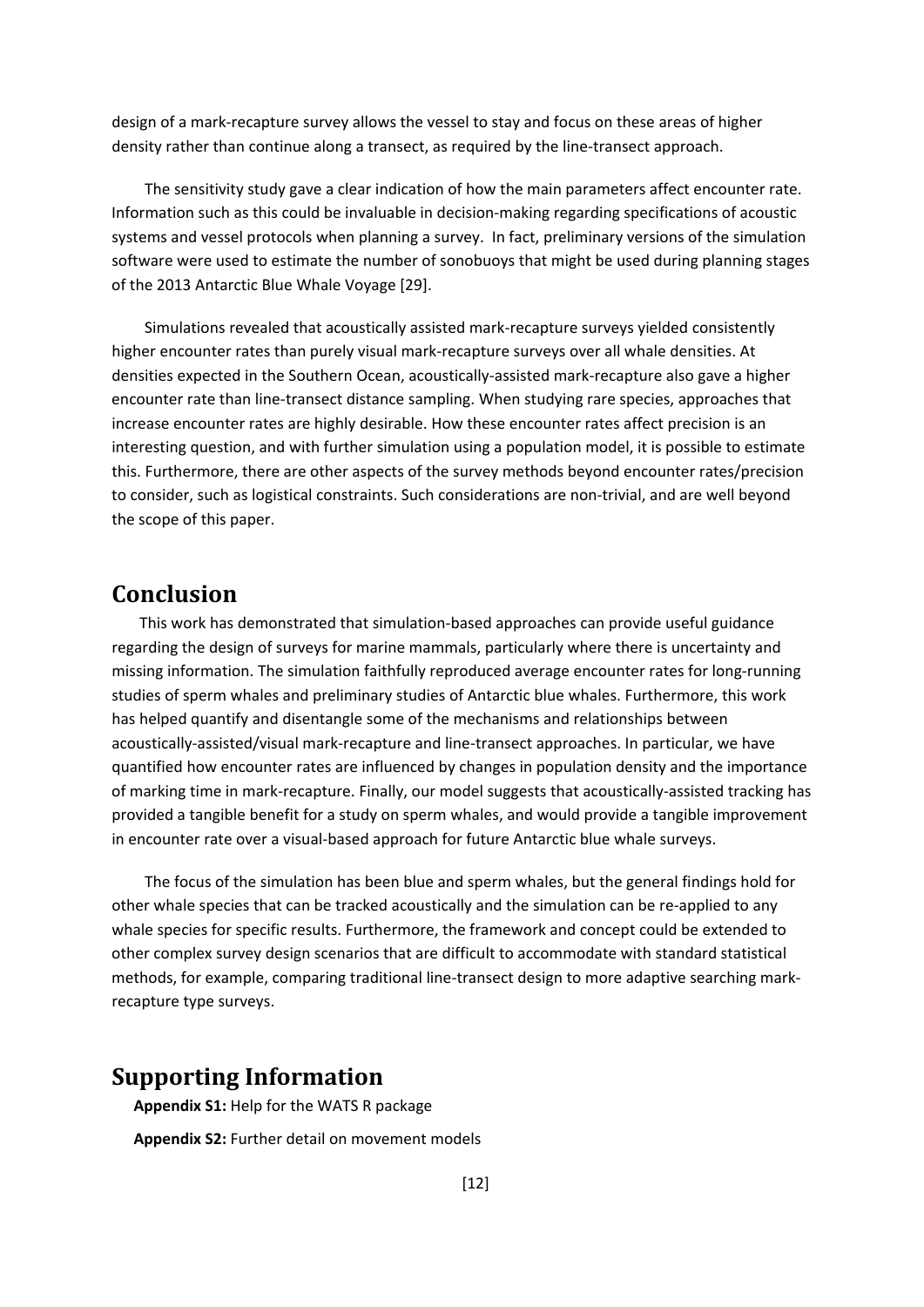**Appendix S3**. Further information on whale vocalisation/dive model

**Appendix S4.** IDCR/SOWER calculations for Antarctic blue whales

**Supplementary Table S1** . Further information on simulated acoustic tracking vessel decision rules

# **Acknowledgments**

We would like to thank the crews/science teams in the Antarctic blue whale and sperm whale case studies and the International Whaling Commission for the IDCR/SOWER dataset. We would also like to thank those who gave us valuable advice along the way: Mark Bravington, Toby Patterson and anonymous reviewers.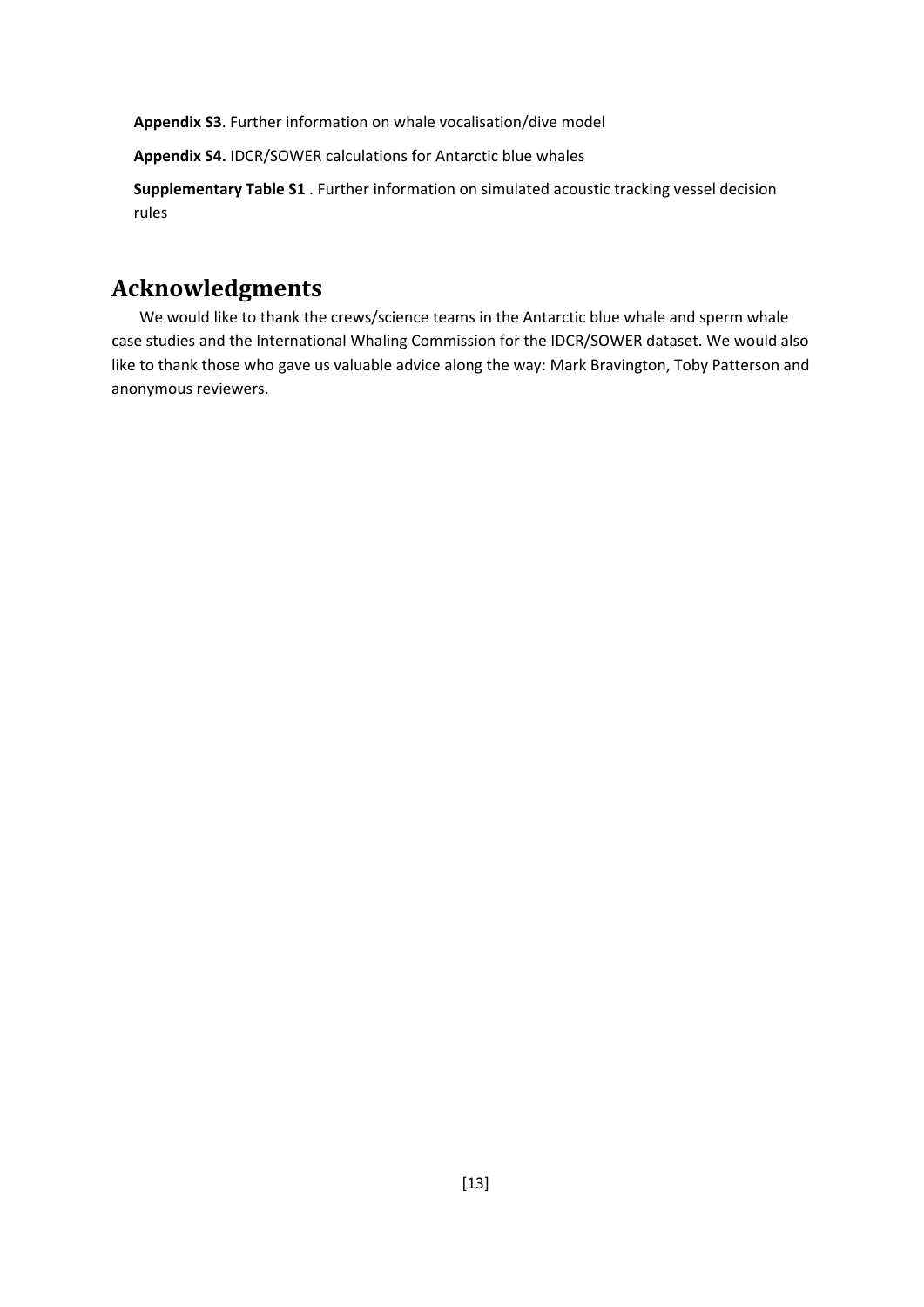## **References**

- 1. Buckland ST, Anderson DR, Burnham KP, Borchers DL, Thomas L (2001) Introduction to distance sampling: Oxford University Press.
- 2. Thomas L, Buckland ST, Rexstad EA, Laake JL, Strindberg S, et al. (2010) Distance software: design and analysis of distance sampling surveys for estimating population size. Journal of Applied Ecology 47: 5‐14.
- 3. White GC, Burnham KP (1999) Program MARK: survival estimation from populations of marked animals. Bird study 46: S120‐S139.
- 4. Smith TD, Allen J, Clapham PJ, Hammond PS, Katona S, et al. (1999) An ocean‐basin‐wide mark‐ recapture study of the North Atlantic humpback whale (*Megaptera novaeangliae*). Marine Mammal Science 15: 1‐32.
- 5. Dawson S, Wade P, Slooten E, Barlow J (2008) Design and field methods for sighting surveys of cetaceans in coastal and riverine habitats. Mammal Review 38: 19‐49.
- 6. Barlow J, Taylor BL (2005) Estimates of sperm whale abundance in the Northeastern temperate Pacific from a combined acoustic and visual survey. Marine Mammal Science 21: 429‐445.
- 7. Marques TA, Thomas L, Martin SW, Mellinger DK, Ward JA, et al. (2013) Estimating animal population density using passive acoustics. Biological Reviews 88: 287‐309.
- 8. Childerhouse SJ, Dawson SM, Slooten E (1995) Abundance and seasonal residence of sperm whales at Kaikoura, New Zealand. Canadian Journal of Zoology 73: 723‐731.
- 9. Whitehead H, Coakes A, Jaquet N, Lusseau S (2008) Movements of sperm whales in the tropical Pacific. Marine Ecology Progress Series 361: 291.
- 10. Miller BS (2012) Real-time tracking of blue whales using DIFAR sonobuoys. Proceedings of Acoustics 2012.
- 11. Whitehead H, Gordon J (1986) Methods of obtaining data for assessing and modelling sperm whale populations which do not depend on catches. Reports of the International Whaling Commission (special issue) 8: 149‐166.
- 12. Sirovic A, Hildebrand JA, Wiggins SM (2007) Blue and fin whale call source levels and propagation range in the Southern Ocean. Journal of the Acoustical Society of America 122: 1208‐1215.
- 13. Møhl B, Wahlberg M, Madsen PT, Miller LA, Surlykke A (2000) Sperm whale clicks: Directionality and source level revisited. The Journal of the Acoustical Society of America 107: 638.
- 14. McDonald MA, Mesnick SL, Hildebrand JA (2006) Biogeographic characterisation of blue whale song worldwide: using song to identify populations. Journal of cetacean research and management 8: 55.
- 15. Douglas LA, Dawson SM, Jaquet N (2005) Click rates and silences of sperm whales at Kaikoura, New Zealand. The Journal of the Acoustical Society of America 118: 523.
- 16. Leaper R, Chappell J, Gordon J (1992) The development of practical techniques for surveying sperm whale populations acoustically: University of Oxford, Department of Zoology, Wildlife Conservation Research Unit.
- 17. Wade P, Heide‐Jorgensen MP, Shelden K, Barlow J, Carretta J, et al. (2006) Acoustic detection and satellite‐tracking leads to discovery of rare concentration of endangered North Pacific right whales. Biology Letters 2: 417‐419.
- 18. Miller BS (2012) Real‐time tracking of blue whales using DIFAR sonobuoys. Paper presented to the Scientific Committee of the International Whaling Commission SC/64/SH12: 9 pp.
- 19. Rone BK, Berchok CL, Crance JL, Clapham PJ (2012) Using air‐deployed passive sonobuoys to detect and locate critically endangered North Pacific right whales. Marine Mammal Science 28: E528‐E538.
- 20. Thomas L, Marques TA (2012) Passive acoustic monitoring for estimating animal density. Acoustics Today 8: 35‐44.
- 21. R Development Core Team (2011) R: a language and environment for statistical computing. Vienna, Austria: R Foundation for Statistical Computing; 2012.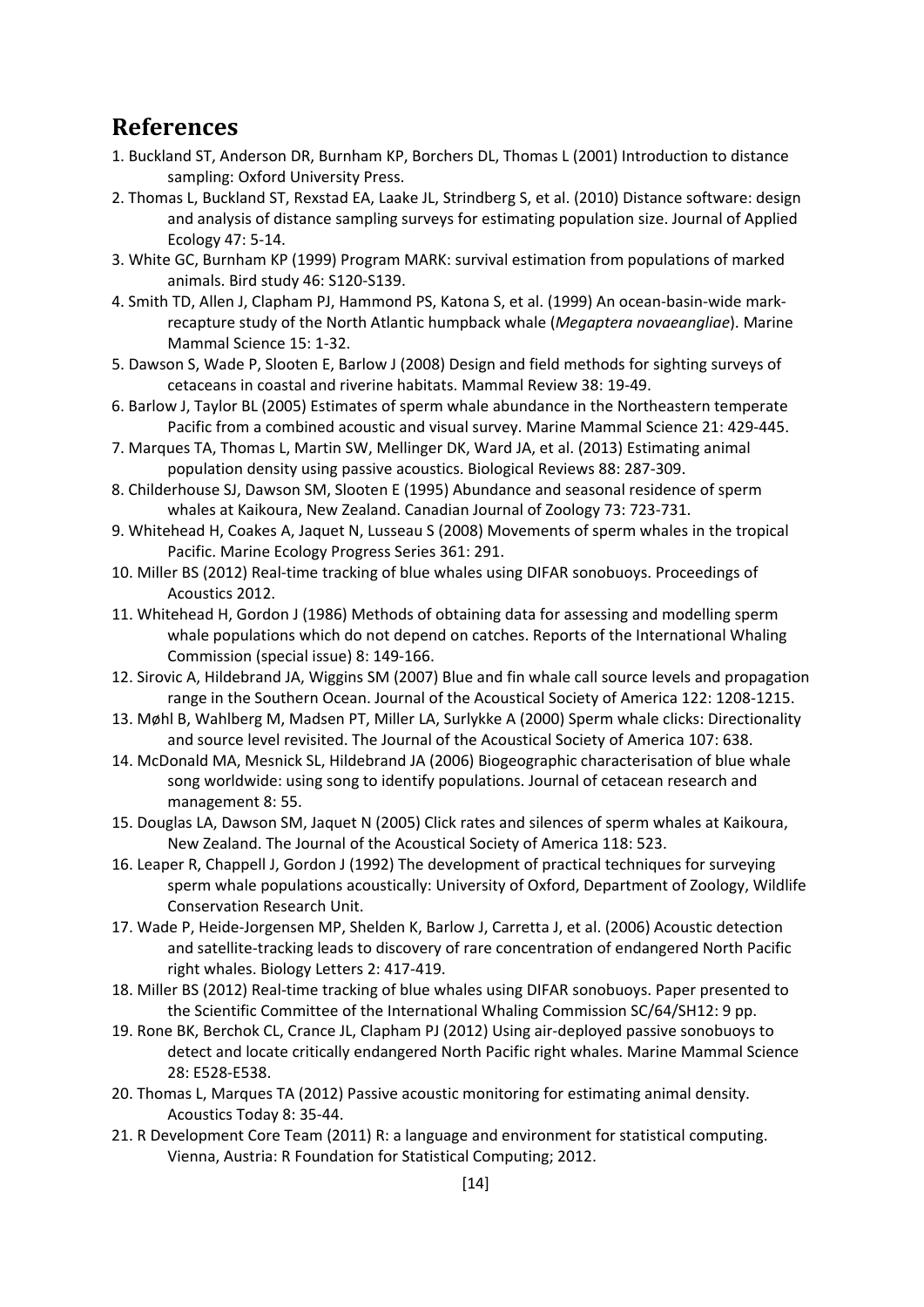- 22. Turchin P (1998) Quantitative analysis of movement: measuring and modeling population redistribution in animals and plants: Sinauer Associates, Sunderland, MA, USA.
- 23. Langrock R, Hopcraft JGC, Blackwell PG, Goodall V, King R, et al. (2014) Modelling group dynamic animal movement. Methods in Ecology and Evolution 5: 190‐199.
- 24. Jaquet N, Dawson S, Slooten E (2000) Seasonal distribution and diving behaviour of male sperm whales off Kaikoura: foraging implications. Canadian Journal of Zoology 78: 407‐419.
- 25. Branch TA (2007) Abundance of Antarctic blue whales south of 60ºS from three complete circumpolar sets of surveys. Journal of Cetacean Research and Management 9: 253‐262.
- 26. Rankin SL, D; Clark, C; Kato, H (2005) Vocalisations of Antarctic blue whales , *Balaenoptera musculus intermedia*, recorded during the 2001 / 2002 and 2002 / 2003 IWC / SOWER circumpolar cruises , Area V , Antarctica. Journal of Cetacean Research and Management 7: 13‐20.
- 27. Samaran F, Adam O, Guinet C (2010) Detection range modeling of blue whale calls in Southwestern Indian Ocean. Applied Acoustics 71: 1099‐1106.
- 28. Miller BSB, J; Calderan, S; Collins, K; Leaper, R; Kelly, N; Peel, D; Olson, P; Ensor, P; Double, M.C (2013) Long‐range acoustic tracking of Antarctic blue whales. Paper presented to the Scientific Committee of the International Whaling Commission SC/65/SH18: 17.
- 29. Double MCB, J; Miller, B; Olson, P; Andrews‐Goff, V; Leaper, R; Ensor, P; et al. (2013) Cruise report of the 2013 Antarctic blue whale voyage of the Southern Ocean Research Partnership Jeju Island, Republic of Korea. pp. 1‐16.
- 30. Helble TA, Gerald L, Hildebrand JA, Campbell GS, Campbell RL, et al. (2013) Site specific probability of passive acoustic detection of humpback whale calls from single fixed hydrophones. The Journal of the Acoustical Society of America 134: 2556.
- 31. Lettevall E, Richter C, Jaquet N, Slooten E, Dawson S, et al. (2002) Social structure and residency in aggregations of male sperm whales. Canadian Journal of Zoology 80: 1189‐1196.
- 32. Dawson SMC, C.J.; Hunt, P; Slooten, E (1995) An inexpensive, stereo-photographic technique to measure sperm whales from small boats. Report of the International Whaling Commission, 45: 431‐436.
- 33. Jaquet N, Dawson S, Douglas L (2001) Vocal behavior of male sperm whales: Why do they click? The Journal of the Acoustical Society of America 109: 2254.
- 34. McDonald MA, Calambokidis J, Teranishi AM, Hildebrand JA (2001) The acoustic calls of blue whales off California with gender data. Journal of the Acoustical Society of America 109: 1728‐1735.
- 35. Oleson EM, Calambokidis J, Burgess WC, McDonald MA, LeDuc CA, et al. (2007) Behavioral context of call production by eastern North Pacific blue whales. Marine Ecology Progress Series 330: 269‐284.
- 36. Yochem P, Leatherwood S (1985) Blue whale *Balaenoptera musculus* (Linnaeus, 1758). Handbook of Marine Mammals 3: 193‐240.
- 37. Ensor P, Komiya H, Olson P, Sekiguchi K, Stafford K (2006) 2005‐2006 International Whaling Commission‐Southern Ocean Whale and Ecosystem Research (IWC‐SOWER) cruise. pp. 58 pp.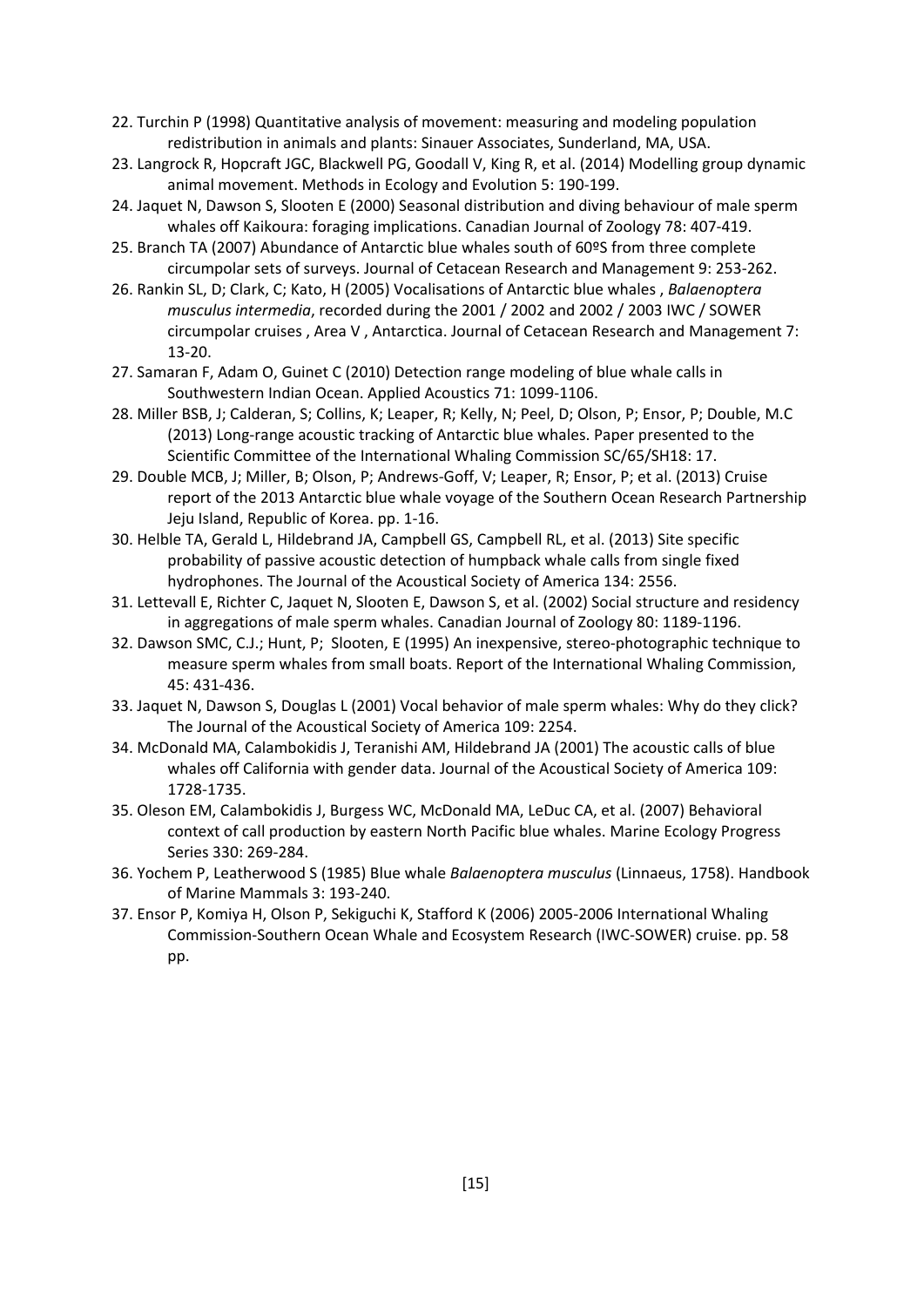# **Tables**

**Table 1:** Parameters for the validation study on sperm whales in Kaikoura, New Zealand.

| <b>Parameter</b>                                                        | Value                                  | <b>Comment/Reference</b>                                                            |
|-------------------------------------------------------------------------|----------------------------------------|-------------------------------------------------------------------------------------|
| <b>Whales</b>                                                           |                                        |                                                                                     |
| Number of whales in survey region + SD                                  | 13.8(1.3)                              | Table 1 from [31]                                                                   |
| Probability of group vocalising                                         | 1                                      | Typically all male [32]                                                             |
| Average whale swim speed (km/h)                                         | 5.04                                   | $[28]$                                                                              |
| Whale distribution and movement                                         | Uniform/clumped                        |                                                                                     |
| Dive time (min) mean, standard deviation                                | 41.3,7                                 | $[24]$                                                                              |
| Surface time (min) mean, standard<br>deviation                          | 9.1, 2.5                               | $[24]$                                                                              |
| Vocalising time (min)                                                   | All but last 20% of<br>dive            | $[33]$<br>$[15]$                                                                    |
| Silent time (min)                                                       | Time at<br>surface+last 20%<br>of dive | $[33]$<br>$[15]$                                                                    |
| Bearings obtained per hour                                              | N/A                                    |                                                                                     |
| <b>Acoustics (hand-held hydrophone)</b>                                 |                                        |                                                                                     |
| Effective acoustic detection range (km)<br>(Note: ESW/2, so the radius) | 5.556                                  | Derived from 26 experiments on<br>range of directional hydrophones<br>(unpublished) |
| Bearing error (std. deviation degrees)                                  | 28.7                                   | unpublished data                                                                    |
| Distance estimation error (std. deviation)                              | 0.49                                   | unpublished data                                                                    |
| Hydrophone dips, distance between (km)                                  | 3.6                                    | From range trial (unpublished)                                                      |
| Dwell time (minutes)                                                    | $\overline{2}$                         | unpublished data                                                                    |
| Amount of time before a lost whale is<br>given up on (h)                | 2                                      |                                                                                     |
| <b>Vessel</b>                                                           |                                        |                                                                                     |
| Simulation length/time step (h)                                         | 7.033                                  | Length of a typical day of surveying                                                |
| Vessel Speed (km/h)                                                     | 37                                     | From GPS track data                                                                 |
| Visual observer ESW/2 (km)                                              | 2.0                                    | Based on experience and some<br>incidental sighting data                            |
| Visual observer $g_0$                                                   | 1                                      |                                                                                     |
| Time to mark (h)                                                        | Varied                                 | Until final dive and fluke up                                                       |
| Maximum tracking time (h)                                               | 4                                      | Not really used                                                                     |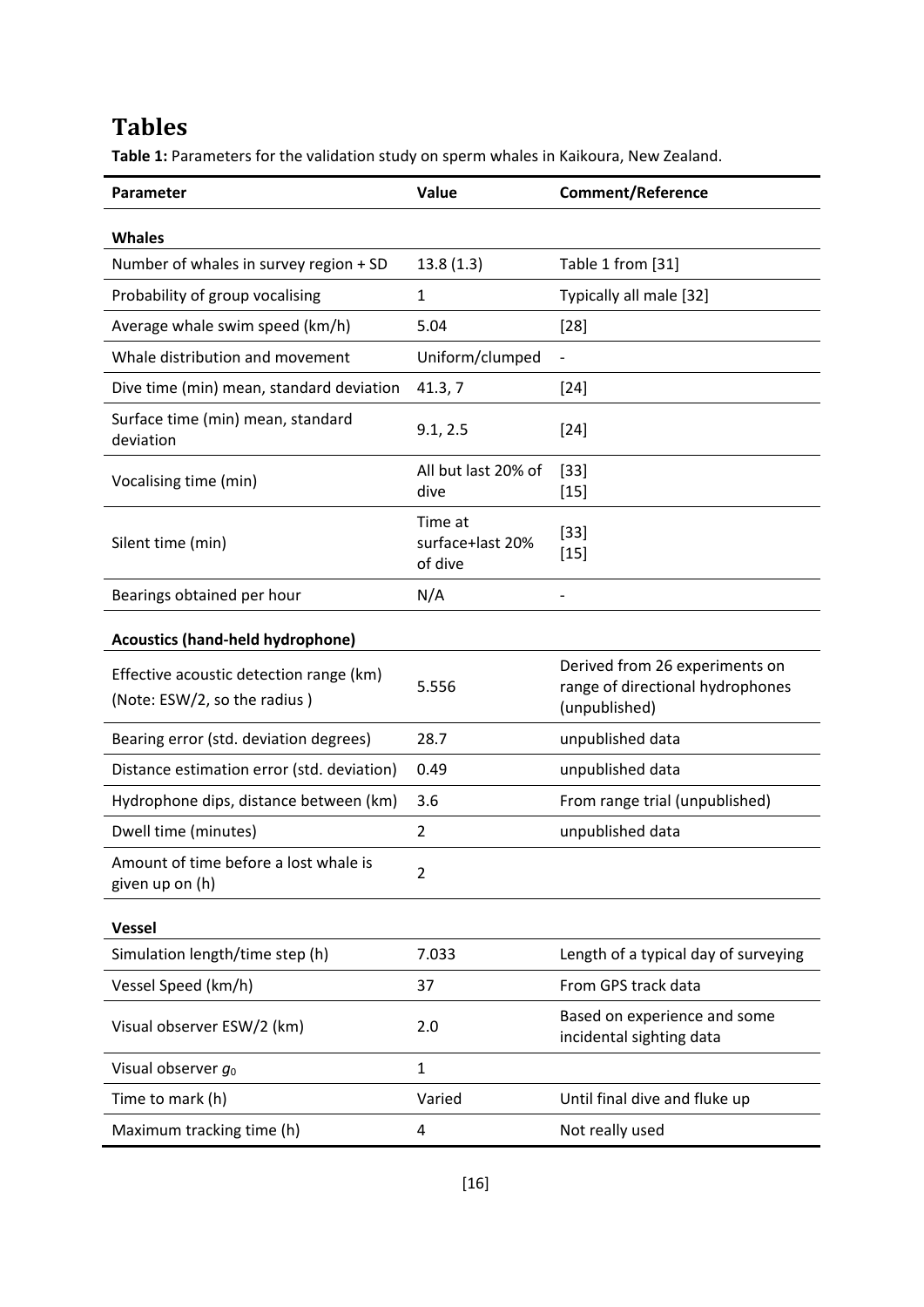**Table 2:**. Parameters for the simulations and sensitivity analysis of Antarctic Blue whales

| Parameter                                     | Value          | <b>Comment/Reference</b>                                                                                          |
|-----------------------------------------------|----------------|-------------------------------------------------------------------------------------------------------------------|
| <b>Whales</b>                                 |                |                                                                                                                   |
| Density of whales in study area ( $km^{-2}$ ) | 0.000539957    | <b>Extrapolated from SOWER</b><br>(Appendix S5)                                                                   |
| Probability of group vocalising               | 0.6            | [26,34,35] (Appendix S3)                                                                                          |
| Average whale swim speed (km/h)               | 4.5            | Based on range in [36]                                                                                            |
| Whale distribution                            | Random/clumped | Based on examination of<br>Antarctic survey data                                                                  |
| Dive time (mean, std. deviation)              | N/A            |                                                                                                                   |
| Surface time (mean, std. deviation)           | N/A            | Vocalisation generalised and<br>assumed if an group is vocalising<br>it will not stop during the tracking         |
| Singing time (mean, std. deviation)           | N/A            |                                                                                                                   |
| Silent time (mean, std. deviation)            | N/A            |                                                                                                                   |
| Bearings obtained (per hour)                  | 6              | Based on empirical data                                                                                           |
| Clumping                                      |                | See Appendix S2                                                                                                   |
| <b>Acoustics (DIFAR Sonobuoys)</b>            |                |                                                                                                                   |
| Effective acoustic detection range (km)       | 50             | Preliminary analysis of                                                                                           |
| (Note: ESW/2 so the radius)                   |                | unpublished data [29]                                                                                             |
| Maximum sea state acoustics operate           | 5              | Experience from Ant. survey                                                                                       |
| Buoy transmission time (h)                    | 8              | Based on empirical data from<br>Antarctic survey                                                                  |
| Buoy VHF range (km)                           | 18.52          |                                                                                                                   |
| Bearing error (std. deviation degrees)        | 15             |                                                                                                                   |
| Bouy drop rate, searching/targeting (h)       | 4/1            | Based on empirical data                                                                                           |
| Amount of time before a lost whale is         | 3              | After this time if another group is                                                                               |
| given up on (h)                               |                | detected targeting is changed                                                                                     |
|                                               |                | After this time the vessel                                                                                        |
| Maximum tracking time (h)                     | 14             | switches to naïve search mode                                                                                     |
| <b>Vessel</b>                                 |                |                                                                                                                   |
| Simulation length/time step (h)               | 240/0.5        | 10 days of voyage                                                                                                 |
| Vessel Speed (km/h)                           | 20.3           | <b>SOWER vessel</b>                                                                                               |
| Visual observer ESW/2 (km)                    | 3.5 km         | <b>SOWER [25]</b>                                                                                                 |
| Visual observer go                            | 1              | SOWER                                                                                                             |
| Lowest sightability visual team operates      | $\overline{2}$ | As per SOWER                                                                                                      |
| Dawn and Dusk                                 | 6am and 6 pm   | Based on typical workday                                                                                          |
| Probability of abandonment                    | 0.02           | Based on Antarctic survey                                                                                         |
| Time to mark (h)                              | 1.51           | SOWER surveys ([37] and<br>references therein). This aligned<br>with experience on the Antarctic<br>pilot survey. |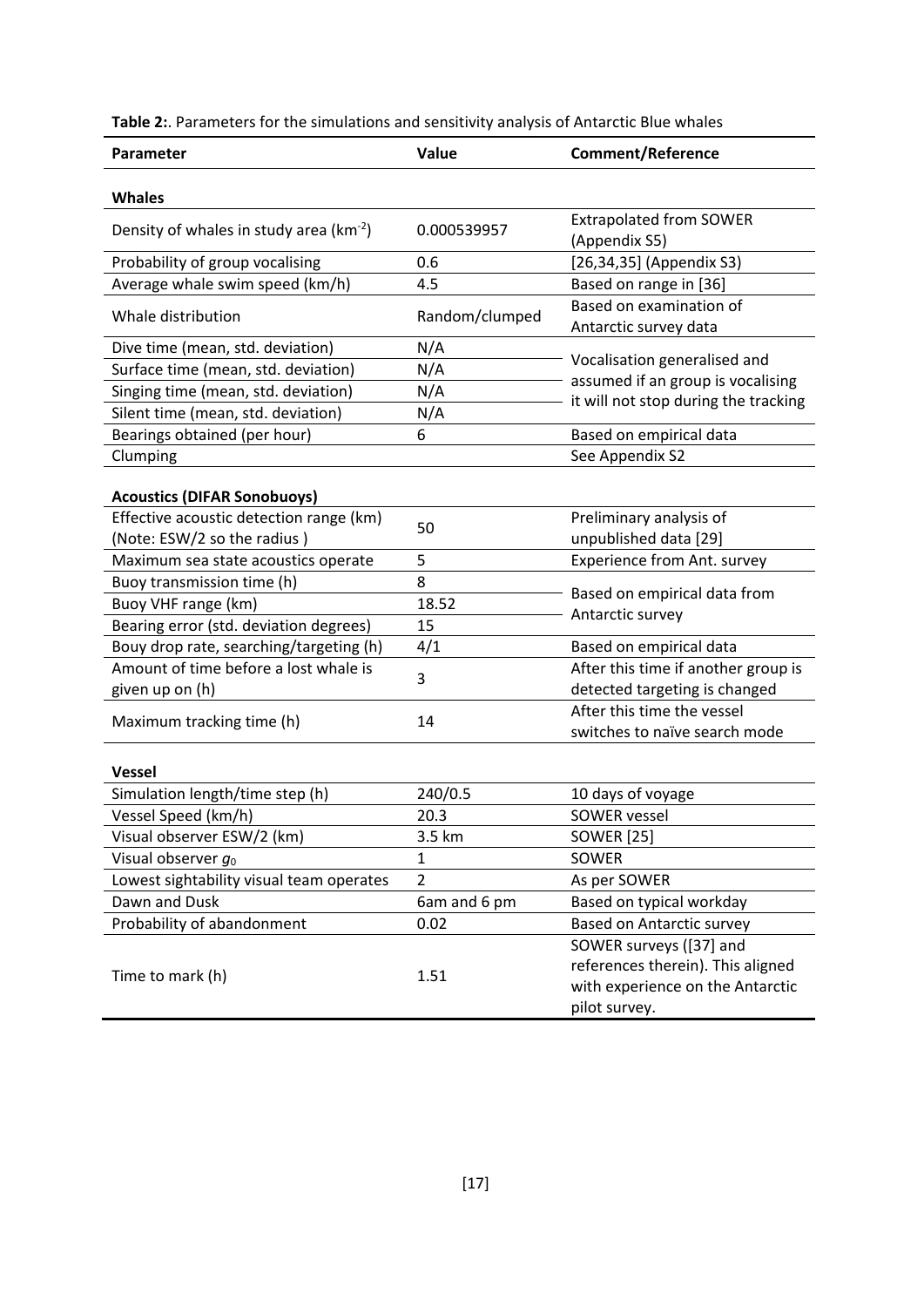# **Figures**



**Figure 1. Representation of the correlated random walk used to simulate whale group movement.**. At each time step, a random variation is added to the cumulative direction (and the distance travelled), causing heading to change smoothly through time.



#### **Figure 2**. **Schematic of simulated vessel tracking modes.**

The vessel begins in naïve search mode. Upon detecting a group, the vessel switches to targeted mode and, if the whale is found, it proceeds to mark the group; if it is lost it returns to naïve search.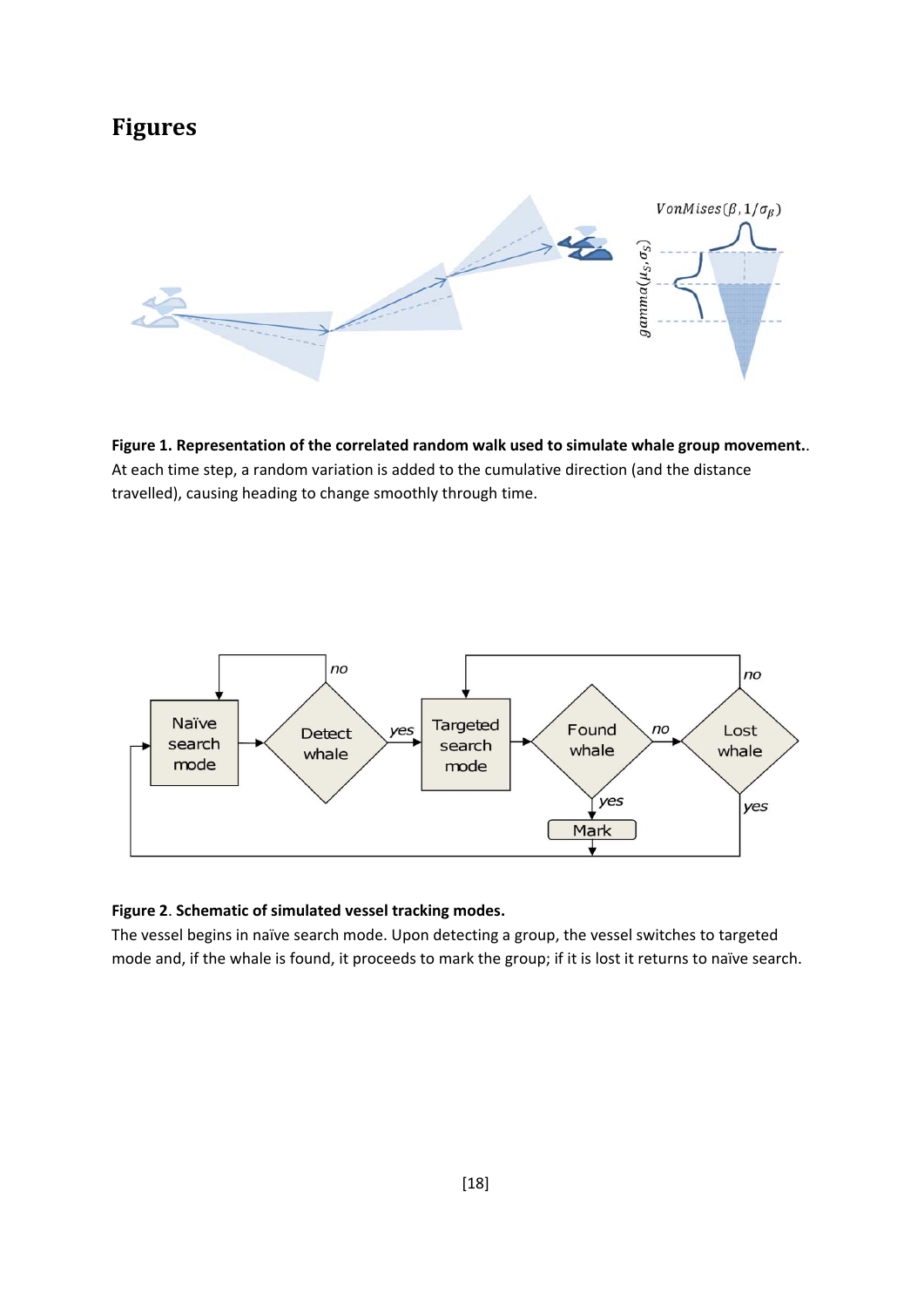

#### **Figure 3**: **Model for vessel movement given a bearing to a group**

Given a bearing there are three vessel actions: (A) if only a single sonobuoy is providing a bearing, and the vessel is close to the buoy-whale bearing line, the vessel follows the bearing; (B) if the vessel is too far from the bearing line, the vessel moves toward the buoy-whale bearing line; (C) If multiple sonobuoys provide bearings, a cross‐bearing is calculated and the vessel goes into 'Direct track mode' heading straight to the position where the bearings cross (See Appendix Table S1).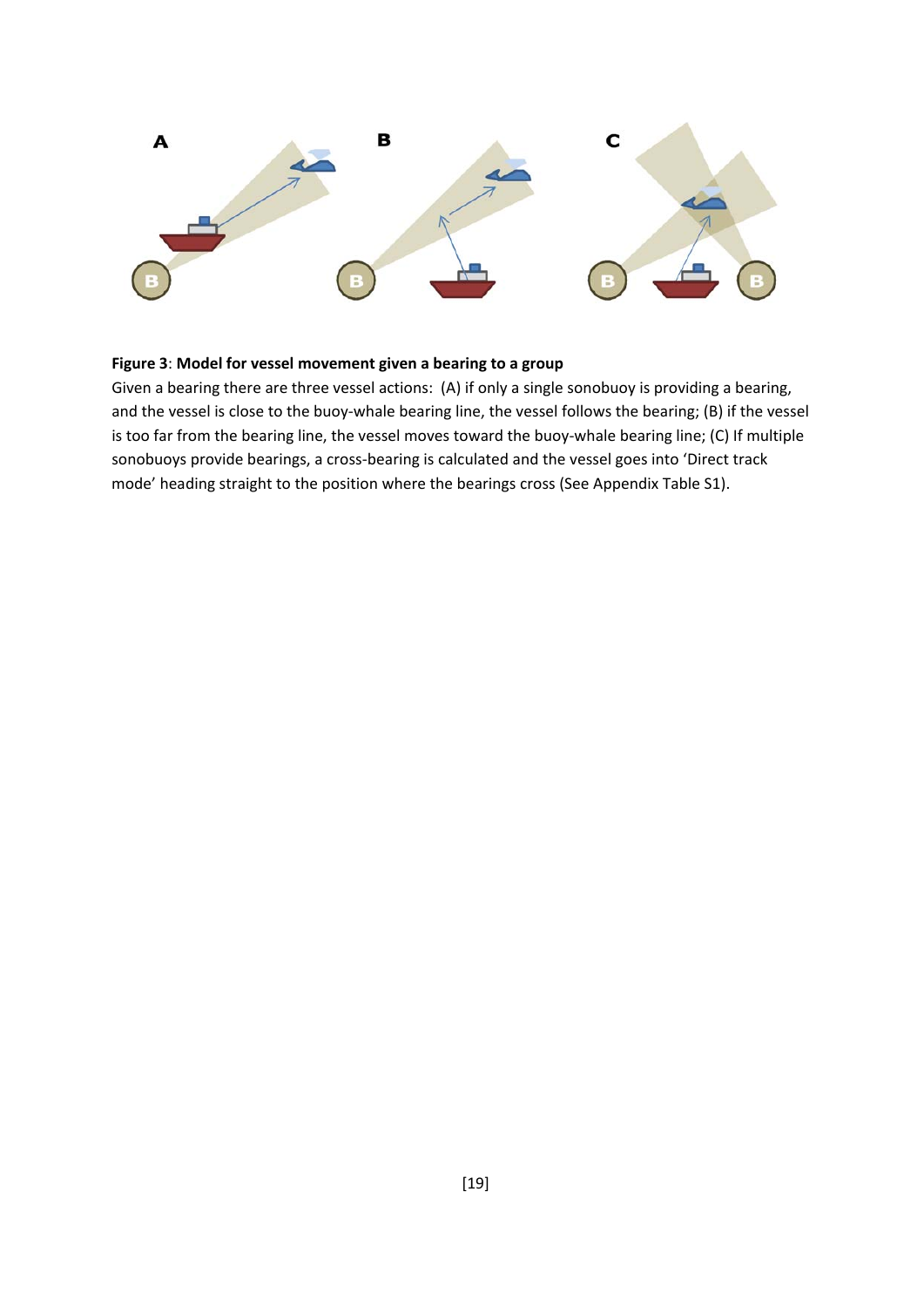



#### **Figure 4. Results from simulation of Kaikoura sperm whales.**

(A) Encounter rates of sperm whales in Kaikoura observed in the summer (red line) and winter (blue line). The solid horizontal line denotes the median simulated encounter rate for a given clumped whale distribution, and the dashed line, the median of the uniform distributed whale simulation. The solid gray rectangle denotes the period of the data for which the number of resident whales used in the simulation was derived [31]. (B) Comparison of seasonal variance of estimated encounter rate for real data, simulation with clumped and uniform whale distribution.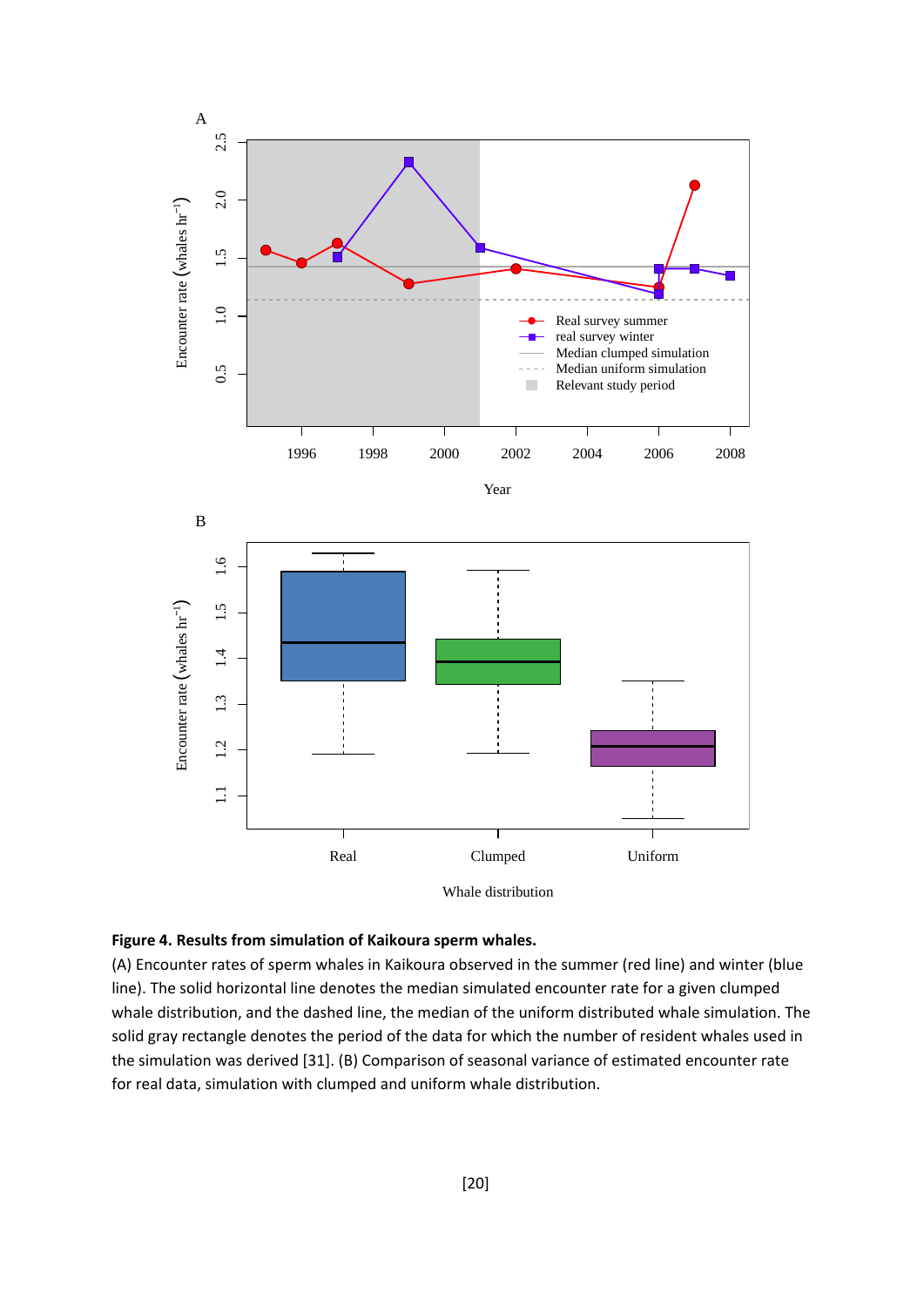

**Figure 5**. **Results from simulation of Antarctic Blue whales.**

Simulated encounter rates for Antarctic blue whales with clumped whale distribution: (A) at group density predicted for 2013 compared to rate from actual 2013 survey (red line); (B) mean encounter rates for a range of densities. Light shading indicates encounters due to acoustics. Dark shading indicates those from visual observation. The lower panels show the multiplicative improvement of an acoustics-assisted mark-recapture survey (AMR) over (C) a line-transect survey (LT), and (D) a visual‐only mark‐recapture survey (VMR).